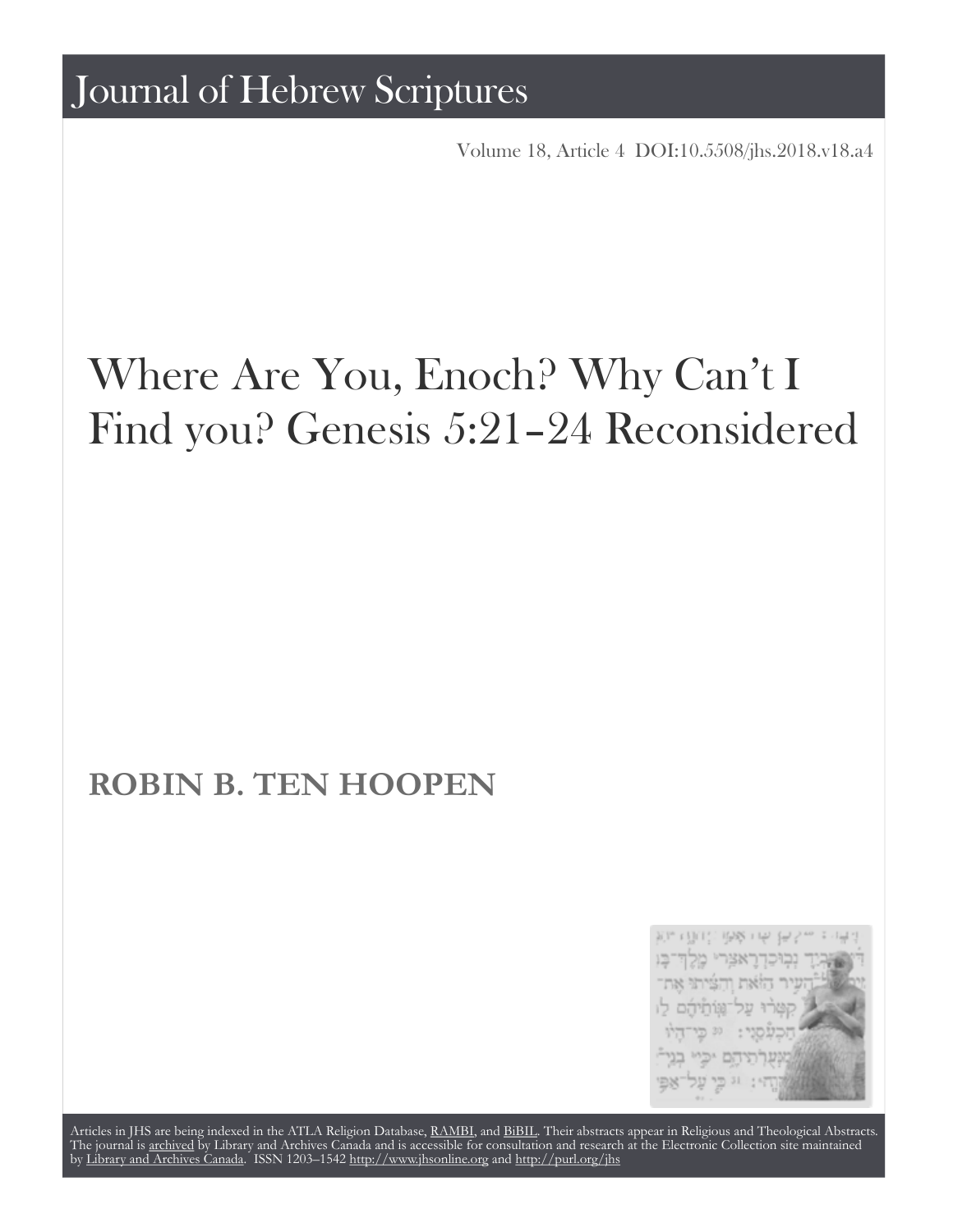# **WHERE ARE YOU, ENOCH? WHY CAN'T I FIND YOU? GENESIS 5:21– 24 RECONSIDERED1**

# ROBIN B. TEN HOOPEN PROTESTANT THEOLOGICAL UNIVERSITY, THE NETHERLANDS

#### **INTRODUCTION**

The short remark about Enoch in Gen 5:24b "and he was no more, yes<sup>2</sup> God took him," still leaves readers with more questions than answers: What does it mean "to be no more"? Did Enoch escape death? And if so, where was he taken? These questions have been answered in different ways in later (para)biblical literature as well as in rabbinic and early Christian interpretation. Five positions may be distinguished:

- 1. No explicit standpoint is taken on whether or not Enoch died or where he was taken. 3
- 2. Enoch died; it is not stated where he was taken to.<sup>4</sup>
- 3. Enoch did not die, but went to an unspecified location.5
- 4. Enoch ascended to heaven; he did not die<sup>6</sup> or, it

 <sup>1</sup> Thanks are due to Robert Allan, Christopher B. Hays, Alberdina Houtman, Marjo C.A. Korpel, and Klaas Spronk for their incisive comments and suggestions on an earlier version of this article. The author would also like to thank the anonymous reviewers and editors of *JHS*  for their sharp questions, remarks and corrections. Their feedback helped to improve the article substantially.<br><sup>2</sup> See n. 35 for this rendering.

<sup>3</sup> LXX; VL; Vulg.; Syr.; Frg. Tg. and Tg. Neof. Also Sir 44:16 (in LXX, Latin versions and Hebrew Ms. B. See, however, the Vulgate which states that Enoch was taken to paradise) and Sir 49:14 do not seem to take an explicit stand. However, the Sirach passages as well as LXX and VL of Gen 5:24 might hint at Enoch's taking as a transfer to a blissful location. See sections 2 and 6.1.

<sup>4</sup> Tg. Onq.; Gen. Rab. 25:1; Jub. 7:39 (cf. Jub. 4:23–25 and 10:17 which, however, must probably be read otherwise, so M.F. Segal, *The Book of Jubilees: Rewritten Bible, Redaction, Ideology and Theology* (JSJSup, 117; Brill: Leiden, 2007), 165–67. Wis 4:10, 11 might refer to Enoch's death, see, however section 6.1.

<sup>5</sup> Heb 11:5; 1 Clem. 9:3; Tertullian, The Soul 50.5.

<sup>6</sup> 1 En. 70:1–2; 71:1–12; 2 En. 67:1–3 (2 En. 42 and 43 locate Eden in the third heaven); 3 En. 4:2–3; 10:1–5; 12:5; Josephus, *Ant*. 1.85, states that Enoch returned to the divinity which likely implies a location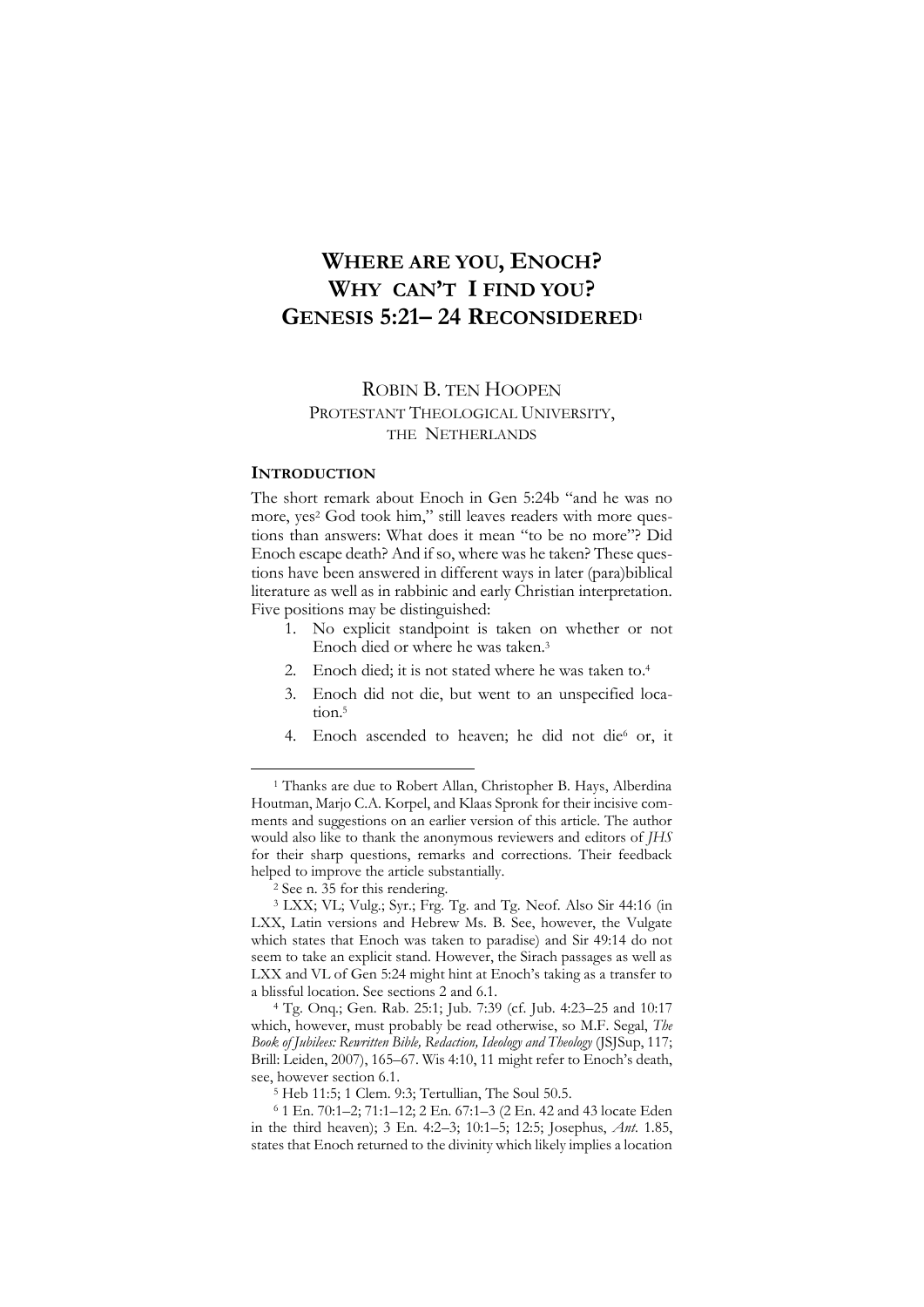remains unclear if he died.7

5. Enoch did not die, but was taken to the garden in Eden.8

In recent scholarly literature, the idea that Enoch went to heaven (position 4) has been broadly attested.9 The view that Enoch died (position 2) is argued for by some<sup>10</sup> and the idea that Enoch was transferred to Eden (position 5) is sometimes hinted upon.11 Although the view that no standpoint might be taken (position 1) is not found as such, many scholars argue that, although Enoch did not die, his fate remains uncertain (position 3).12

 $\overline{a}$ 

<sup>8</sup> 1 En. 60:8; 70:3 (see also 60:23; 61:12); Jub. 4:23–25; Irenaeus, *Haer.* 5.5.51; Ephrem the Syrian, *Commentary on Genesis*, 5.2.1; Der. Er. Zuṭ. 1:20. More texts share this idea: 1 En. 106:8–9 locates Enoch at "the ends of the earth," likely to be identified with the garden in Eden (so M. Goff, "Where's Enoch? The Mythic Geography of the Qumran *Book of Giants*," in J. Baden, H. Najman, and E. Tigchelaar (eds.), *Sibyls, Scriptures, and Scrolls. John Collins at Seventy*, vol. 1 (JSJSup, 175; Leiden: Brill, 2017), 472–88 (487). Also the Book of Giants, the Aramaic Astronomical Book and 1QapGen 2:23 locate Enoch at "the ends of

the earth" (Goff, "Where's Enoch?" 487–88). 9 G.J. Wenham, *Genesis 1–15* (WBC, 1; Waco, TX: Word, 1987), 128; B. Janowski, "JHWH und die Toten. Zur Geschichte des Todes im Alten Israel," in B. Berlejung and B. Janowski (eds.), *Tod und Jenseits im alten Israel und seiner Umwelt* (Tübingen: Mohr Siebeck, 2009), 447–77 (464); C. Rowland, "Things into which Angels Long to Look: Approaching Mysticism from the Perspective of the New Testament and the Jewish Apocalypses," in C. Rowland and C.R.A. Morray-Jones, *The Mystery of God: Early Jewish Mysticism and the New Testament* (CRINT, 12; Brill: Leiden, 2009), 3–215 (44); H.S. Kvanvig, *Primeval History: Babylonian, Biblical and Enochic. An Intertextual Reading* (Leiden: Brill, 2011), 253; J. Day, *From Creation to Babel: Studies in Genesis 1–11* (London/New York: T&T Clark, 2013), 70, 112, 150 n. 39.<br><sup>10</sup> U. Cassuto, *A Commentary on the Book of Genesis*. *Part 1: From Adam* 

*to Noah,* trans. I. Abrahams (Jerusalem: Magnes, 1972), 285–86. N.M. Sarna, *Genesis* (JPS Torah Commentary; Philadelphia: Jewish Publication Society of America, 1989), 43. Cassuto holds, however, that Enoch did not descend into Sheol.

<sup>11</sup> W. Vogels, "Enoch walked with God and God took Enoch," *Theoforum* 34 (2003), 283–303 (299–303). Hinted upon, but not argued for by J.C. VanderKam, *Enoch and the Growth of an Apocalyptic Tradition*  (CBQMS, 16; Washington, DC: Catholic Biblical Association of America, 1984), 51, 185; J. Day, "The Enochs of Genesis 4 and 5 and the Emergence of the Apocalyptic Enoch Tradition," in J. Baden, H. Najman, and E. Tigchelaar (eds.), *Sibyls, Scriptures, and Scrolls. John Collins at Seventy*, vol. 1 (JSJSup, 175; Leiden: Brill, 2017)*,* 293–313 (302–3). 12 C. Westermann, *Genesis 1–<sup>11</sup>* (BKAT, 1; Neukirchen-Vluyn:

Neukirchener Verlag, 1974), 484–86; K. Spronk, *Beatific Afterlife in Ancient Israel and in the Ancient Near East* (Neukirchen-Vluyn: Neukirchener Verlag; Kevelaer: Butzon & Bercker, 1986), 267–69; P.S. Johnston, *Shades of Sheol: Death and Afterlife in the Old Testament* (Downers Grove, IL: InterVarsity Press, 2002), 199–200; B.T. Arnold, *Genesis*

in heaven.

<sup>7</sup> Tg. Ps.-J.; Midr. HaGadol Gen. 5:24; Ascen. Isa. 9:6–9 (in which Enoch likely died before arriving in heaven); Apoc. El. (C) 4:7; 5:32; Apoc. Paul 19–20.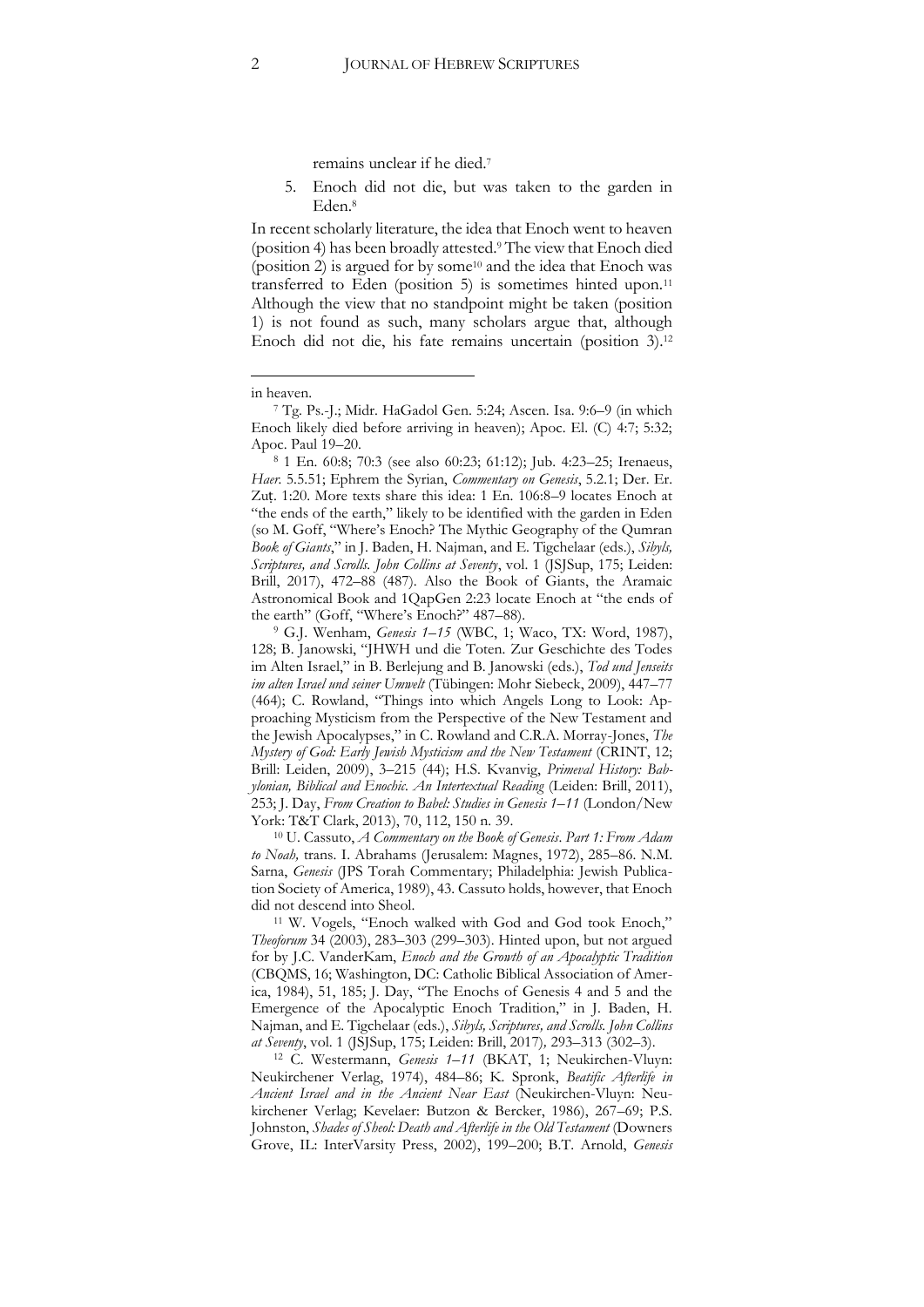Especially the obscure language of the Enoch passage and the competing interpretations attested in the reception history show, according to scholars like Cassuto, Westermann and Arnold, that Gen 5:24 remains intentionally ambiguous about Enoch's fate.<sup>13</sup> This position is labelled here as an open or ambiguous reading of the passage. Such a reading is often grounded in the supposed Genesis author's<sup>14</sup> desire to contrast Gen 5:24 with Mesopotamian or broadly shared Enochic traditions,15 as well as in a desire to give space to the reader's own imagination regarding the scene. Although it is indeed so that Gen 5:24 does not explicate where Enoch was taken to, this article argues that the author did leave some hints for the reader as to what happened to Enoch by echoing both biblical and ancient Near Eastern traditions. Taking up some hints for an alternative reading found in the work of Vogels, Kvanvig and, most recently, Day,<sup>16</sup> this study pursues an explanation in the direction of position 5. Along the way it shows why the foremost options 2 and 4 should be refuted. The study consists of seven sections. Firstly, attention is given to the text of Gen 5:21–24 in its different versions. Secondly, a short methodological paragraph is taken up. Thirdly, it is demonstrated that the view that Enoch died does not fit the context of Gen 5. In sections four and five, it is argued from the context of Gen 1–11 (section 4) and from the ancient Near Eastern context (section 5), that also the open reading of Gen 5:24 is unconvincing and that Enoch is likely to be found in a location similar to the garden in Eden. Sixthly, it is argued that the different interpretations found in the reception-history do not necessarily support an open reading. Finally, a short conclusion summarizes the main findings of this article.

#### **1. GENESIS 5 IN ITS DIFFERENT VERSIONS**

Gen 5:21–24 is not only part of a well-known genealogy, but also of a text renowned for its text-critical issues. Views differ with regard to the question of which version comes the closest to the oldest traceable one.17 In the light of this paper's focus on Gen

<sup>(</sup>NCBC; Cambridge/New York: Cambridge University Press, 2009), 88.

<sup>13</sup> See n. 12 as well as Cassuto, *Genesis*, 285–86.

<sup>&</sup>lt;sup>14</sup> I stick to the use of the more convenient term "author" here, but am well aware the term scribe(s) better represents the work he or she (likely he) did. 15 Rowland, "Things", holds that P was familiar with broader

traditions about Enoch. In contrast, I argue P rather responded to ancient Near Eastern traditions. In my opinion, P precedes the Enochic literature. So Day, "Enochs."

<sup>16</sup> Kvanvig, *Primeval History*; Vogels, "Enoch"; Day, *From Creation;*  Day, "Enochs." Although some of them reject this view in the end, see section 4 and 5.

<sup>17</sup> See R.S. Hendel, *The Text of Genesis 1–11: Textual Studies and Critical Edition* (New York: Oxford University Press, 1998), 79–80; R.S. Hendel, "A Hasmonean Edition of MT Genesis?: The Implications of the Editions of the Chronology in Genesis 5," *HEBAI* 1.4 (2012), 448–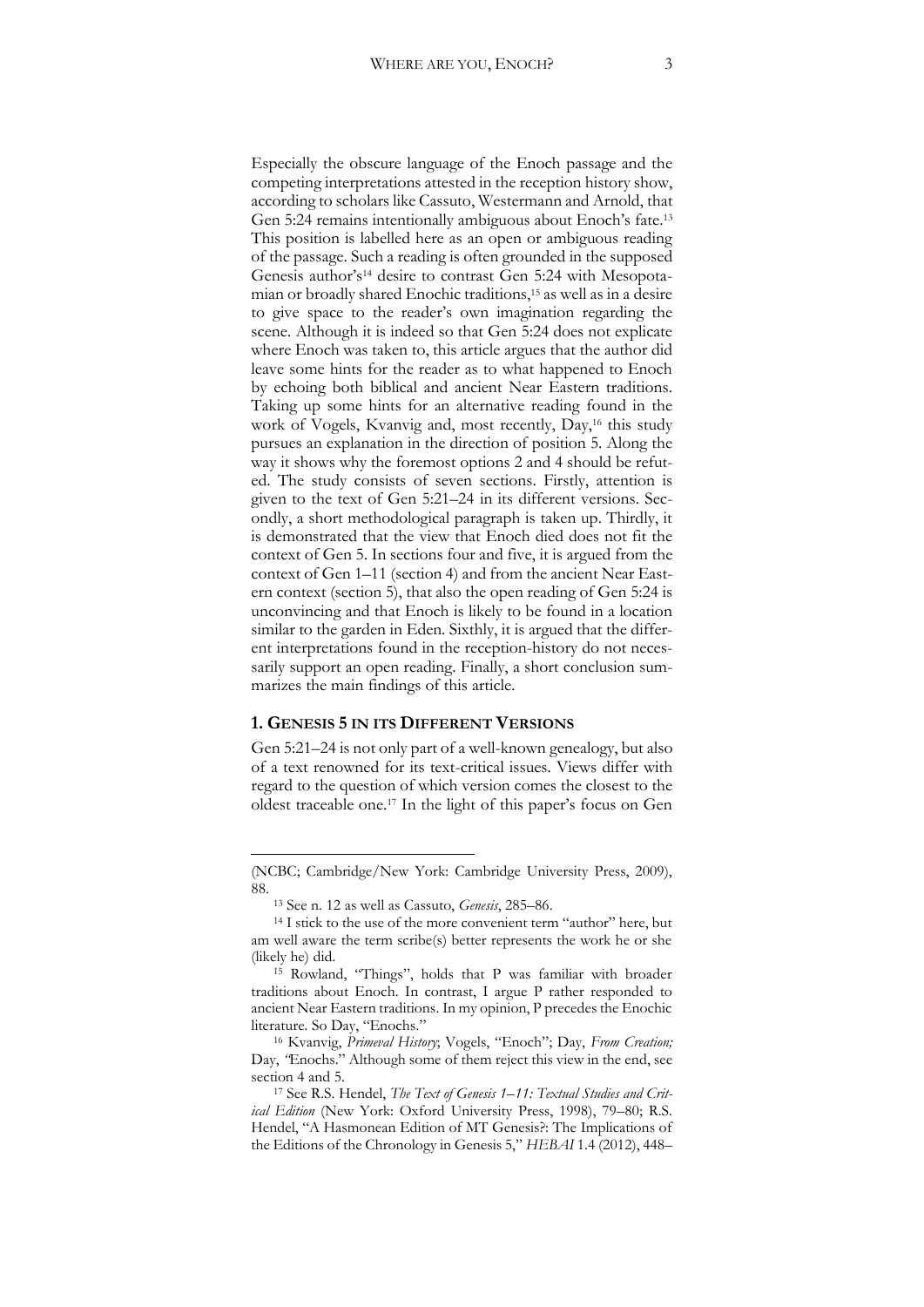5:21–24, only the variations presented in these verses will be discussed. The findings will, however, be related to broader studies on LXX, MT and SP of Gen 5.

Three differences between  $SP,^{18}$  MT<sup>19</sup> and LXX<sup>20</sup> may be noted in Gen 5:21–24. Firstly, SP and MT state that Enoch was 65 years old (חמש וששים שנה) when he begot Methuselah and lived for 300 more years (שלש מאות שנה). In contrast, LXX states that he was 165 years old (ἑκατὸν καὶ ἑξήκοντα πέντε ἔτη) when he begot Methuselah and lived for 200 more years (διακόσια ἔτη). This variation is consistent with a broader pattern in LXX to have + 100 years in the numbers of the begetting and −100 in the remaining years of the patriarch compared to MT and SP.21 The variation has been convincingly explained by arguing that by adjusting these dates, LXX delayed the onset of the flood and thus solved a problem in an earlier version of the text in which not only Noah, but also other protagonists in the list survived the flood.<sup>22</sup> Thus, MT and SP are likely to be closer to the original.23 Secondly, while the Leningrad codex and some other Masoretic manuscripts read ויהי in Gen 5:23, SP, LXX and other Masoretic manuscripts have a plural (ויהיו).<sup>24</sup> At first sight, the most logical option seems to be that the first group has a form of haplography here or fused the verbs היה and חיה.25 However, since the combination כל־ימי ויהי also occurs in Gen 5:31 and 47:28,<sup>26</sup> the singular is more likely to be viewed as an intended deviation to draw the reader's attention.<sup>27</sup> Therefore,

<sup>19</sup> Codex Leningradensis, as present in BHQ. 20 As found in John W. Wevers, *Genesis* (Septuaginta, 1; Göttingen: Vandenhoeck & Ruprecht, 1974), 105–6.

<sup>21</sup> This patron is not found in the passages on Jared (LXX equals MT), Methuselah (−20 and +20), Lamech (+6 and −30) and Noah (LXX equals MT). See Tov, "The Genealogical Lists," for an explana-

tion.<br><sup>22</sup> All the versions adjusted the data of an earlier version in their own way, LXX did it in this way. See for an extensive argument Hendel, *Text,* 64, 68–9. The scribes responsible for the version of LXX as we have it, did, however, not edit the years of Methuselah. Thus, Methuselah also survived the flood. See Hendel, *Text*, 61*–*4.

<sup>23</sup> So Hendel, "A Hasmonean edition," 8–9.

<sup>24</sup> See A. Tal, *Genesis*, (BHQ, 1; Stuttgart: Deutsche Bibelgesellschaft, 2015), 91.

<sup>25</sup> Hendel, *Text*, 130.

tions in Gen 5 as laid out in R.B. ten Hoopen, "Genesis 5 and the Formation of the Primeval History: a Redaction Historical Case Study,"

<sup>64;</sup> E. Tov, "The Genealogical Lists in Genesis 5 and 11 in Three Different Versions," in idem, *Textual Criticism of the Hebrew Bible, Qumran, Septuagint. Collected Essays,* Vol. 3 (Leiden: Brill, 2015), 221–38. While Hendel has argued neither of these texts should be seen as the "hyparchetype," all of them contain elements of scribal revision to solve an exegetical problem, Tov considers it more likely SP and LXX have used a text like MT or MT itself.

<sup>18</sup> As found in the MS 6 (C) of the Shekhem Synagogue.

<sup>26</sup> In both Leningrad Codex and some other Masoretic manuscripts. Other Masoretic manuscripts have different readings in Gen 5:23 and 5:31.27 So Cassuto, *Genesis*, 285. This is in line with many other devia-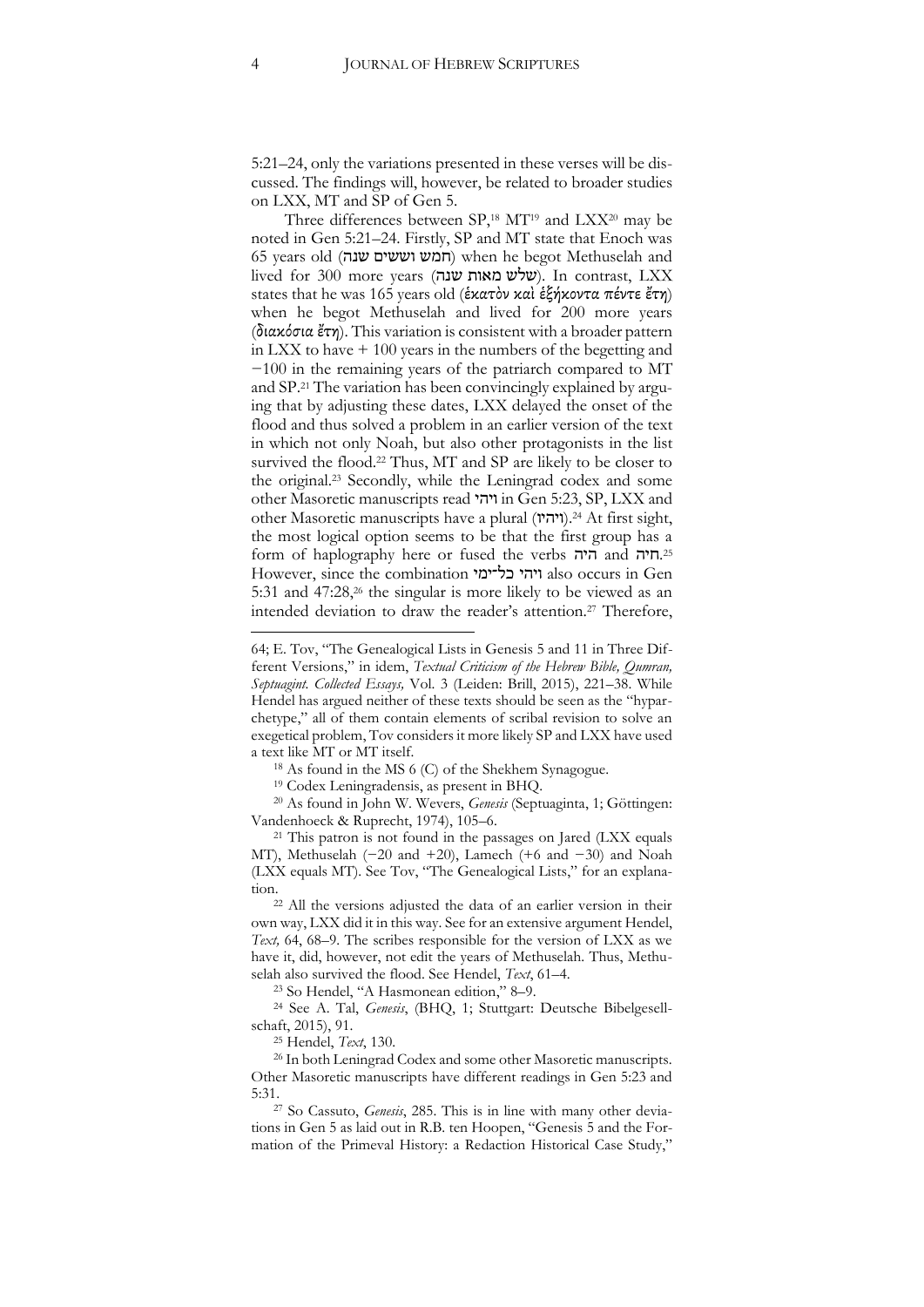Leningrad Codex contains the *lectio difficilior* and thus likely the oldest traceable text. Thirdly, while SP and MT further agree, LXX contains various variations,<sup>28</sup> the most important for our study being καὶ οὐχ ηὑρίσκετο (he was not found) for ואיננו) he was no more) and μετέθηκεν (he [had] transferred him) for לקח (he took him).29 These variants are likely secondary and present an early interpretation of the Enoch passage.30 While the motif of not being found could have been taken from the Elijah narrative (2 Kgs 2:16–18),<sup>31</sup> the "and he transferred him" might be connected to a Hellenistic motive of ascension or transformation*.* <sup>32</sup> Whether this is the case remains open for debate. Nevertheless, these variants likely show that the LXX translator wanted to emphasize that Enoch did not die a regular death, but was rather transferred to a different location.<sup>33</sup>

In sum, a study of the variants reveals that the MT text of the Leningrad codex comes closest to the oldest traceable version of Gen 5:21–24. This text, therefore, forms the starting point for the rest of this study. In translation the text reads:

*And Enoch lived 65 years and he begot Methusalach. Enoch walked*  with God<sup>34</sup> after he begot Methusalach 300 years, and he begot sons and

 $\overline{a}$ 

<sup>29</sup> LXX of Gen 1–11 translates לקח always as λαμβάνω except here and in Gen 7:2, where it uses εἰσάγω. The rendering of the verb לקח with a form of μετατίθημι or τίθημι in LXX only occurs here.

<sup>30</sup> Here, as in many cases, the LXX of the Pentateuch only has textcritical value when it is supported by other versions. So Rösel, "Genesis," 134.

<sup>31</sup> So tentatively A. Schmitt, "Übersetzung als Interpretation. Die Henochüberlieferung der Septuaginta (Gen 5:21–24) im Licht des hellenistische Epoche," in A. Schmitt, *Der Gegenwart verpflichtet. Studien zur biblischen Literatur des Frühjudentum*, ed. C. Wagner (Berlin: Walter de Gruyter, 2000), 1–20 (8). Since the passage on Enoch in Sir 49:14 (Greek) with its use of ἀναλαμβάνω also hints at Elijah, of which it is

told that he was taken up in Sir 48:9–10, this becomes the more likely. 32 See Schmitt, "Übersetzung," <sup>12</sup>–17 for the first option. Refuted by Rösel, who hints at the second option. See M. Rösel, *Übersetzung als Vollendung der Auslegung. Studien zur Genesis-Septuaginta* (Berlin: Walter de Gruyter, 1994), 126–7.<br><sup>33</sup> So P. Prestel and S. Schorch, "Genesis/Das erste Buch Mose,"

in M. Karrer and W. Kraus (eds.), *Septuaginta Deutsch: Erläuterungen und Kommentare I: Genesis bis Makkabäer* (Stuttgart: Deutsche Bibelgesellschaft, 2011), 145–257 (166).

<sup>34</sup> I am in total agreement here with John Day, contra VanderKam, *Enoch*, 31, that MT and SP do not refer to "the angels" or "the gods"

*ZAW* 129.2 (2017), 177–93.

<sup>28</sup> LXX reads (variation with MT and SP underlined): καὶ ἔζησεν Ενωχ ἔτη ἑκατὸν ἑξήκοντα πέντε καὶ ἐγέννησεν τὸν Μαθουσαλα. εὐηρέστησεν δὲ Ενωχ τῷ θεῷ μετὰ τὸ γεννῆσαι αὐτὸν τὸν Μαθουσαλα ἔτη διακόσια καὶ ἐγέννησεν υἱοὺς καὶ θυγατέρας. καὶ ἐγένοντο πᾶσαι αἱ ἡμέραι Ενωχ τριακόσια ἑξήκοντα πέντε. καὶ εὐηρέστησεν Ενωχ τῷ θεῷ καὶ οὐχ ηὑρίσκετο ὅτι μετέθηκεν αὐτὸν ὁ θεός. LXX has here either adjusted a Hebrew text similar to MT or used another Hebrew *Vorlage*. While the differences in the age of the patriarchs might go back to the *Vorlage*, the variants laid out here probably go back to the translator. See recently M. Rösel, "Genesis," in A. Lange and E. Tov (eds.), *Textual History of the Bible,* vol. 1b (Leiden: Brill, 2017), 131–35.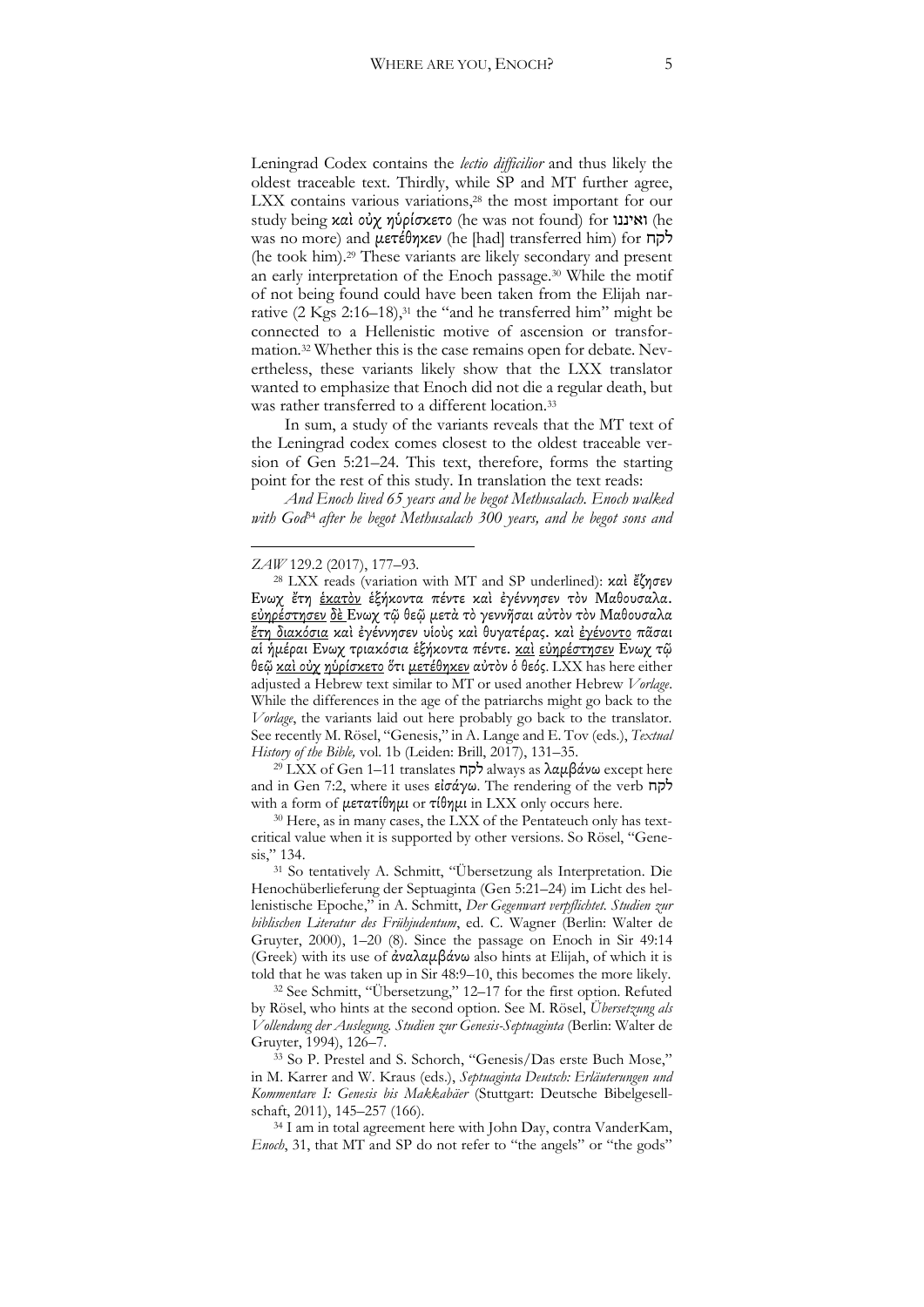*daughters. So all the days of Enoch were 365 years. Enoch walked with God, and he was no more, yes*<sup>35</sup> *God took him.* 

#### **2. ENOCH'S FATE: ECHO OR AMBIGUITY?**

In the following sections, I argue that the questions about Enoch's death and the location of his taking away can best be answered upon the basis of the direct textual context and the ancient Near Eastern context of this passage. In both steps, I make use of the terminology of *echo* as introduced by Richard Hays and elaborated upon by Christopher B. Hays.<sup>36</sup> Echo is taken up here as a diachronic term, $37$  pointing to a subtle and (likely) intended reference of an author to another text, motif, tradition or concept (either oral or literary).38

This methodological framework is used here as part of an argument against an open reading of Gen 5:24. It is based upon the view that the use of echoes implies that an author or editor did not always have to be explicit to make his point, because the

<sup>37</sup> This use of echo may be seen as part of a production-oriented aspect of a broader intertextual approach as set out by Stefan Alkier. Other scholars, however, reserve the term intertextual for synchronic approaches, so already Van Wolde. I will not try to settle the issue here, but rather wish to emphasize that if the term intertextuality is used it must be made clear which subcategory of it is intended. My own interest here is in production-oriented aspects of intertextuality. See S. Alkier, "Intertextuality and the Semiotics of Biblical Studies," in R.B Hays, S. Alkier & L.A. Huizenga, *Reading the Bible Intertextually* (Waco, TX: Baylor University Press, 2009), 3–21; E. Van Wolde, "Trendy Intertextuality?," in. S. Draisma (ed.), *Intertextuality in Biblical Writings. Essays in Honour of Bas van Iersel* (Kampen: Kok, 1989), 43–49.

<sup>38</sup> Hays, *Echoes*, 29, cited in Hays, "Echoes of the Ancient Near East," 37. In Richards Hays' terminology, the distinction between echo and allusion is quantitative (allusions are louder). In that of others, such as Benjamin Sommer, qualitative: an echo does not "suggest an altered understanding of the passage," while an allusion does. So B.D. Sommer, *A Prophet Reads Scripture: Allusion in Isaiah 40–66* (Stanford, CA: Stanford University Press, 1998), 31. In this article, Hays' terminology is used. So although I believe recognizing the echo changes our reading of the biblical text (in Sommer's terminology this would thus not be an echo), I see the reference as subtle and refer to it as echo (and not as allusion, because it is a subtle reference). Hays, *Echoes*, 29; Sommer, *Prophet*, 15–16.

by using האלהים. Not only do all versions support the rendering "God," but the similar use of האלהים in Gen 6:9 presented in the context of 6:1, makes it implausible that the term refers to something other than God. So also Gen 17:18. See Day, "Enochs", 300–1.

<sup>35</sup> Or "surely" (emphatic). Although Hebrew כי is mostly rendered as "for," it is often emphatic. See for example D.J.A. Clines (ed.), *The Dictionary of Classical Hebrew*, vol. 4 (Sheffield: Sheffield Academic Press,

Phoenix Press 1993–2011), 384. 36 R.B. Hays, *Echoes of Scripture in the Letters of Paul* (New Haven: Yale University Press, 1989); C.B. Hays, "Echoes of the Ancient Near East? Intertextuality and the Comparative Study of the Old Testament," in J.R. Wagner, C.K. Rowe, and A.K. Grieb (eds.), *The Word Leaps the Gap: Essays on Scripture and Theology in Honor of Richard B. Hays* (Grand Rapids, MI.: Eerdmans, 2008), 20–43.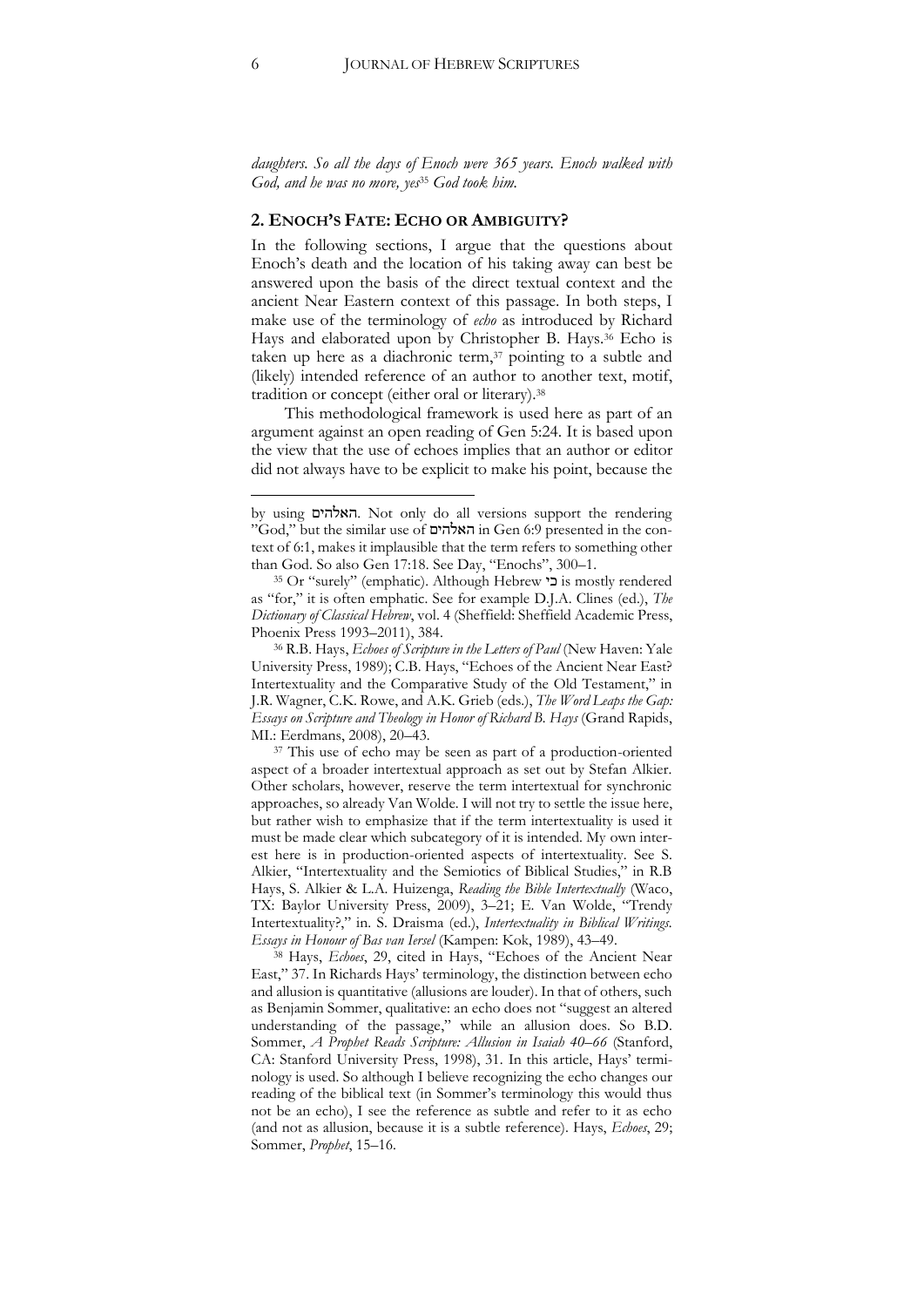educated readers and listeners of the time would have noticed the echoes used. Instead of being explicit, the author chose to be subtle, in this way not answering all our questions, but saying more than we often think. Since we as current readers, however, face a barrier of space and time; the echo needs to be established on the basis of criteria.39 To do so, Christopher Hays has modified Richard Hays' seven principles of echo for the study of the Hebrew Bible: availability, volume, recurrence, thematic coherence, historical plausibility, history of interpretation and satisfaction.<sup>40</sup> These criteria will be taken up further on in this study.<sup>41</sup>

#### **3. DID ENOCH DIE? SOME INTERPRETATIONS**

As is generally agreed upon,<sup>42</sup> the well-structured genealogy of Gen 5 functions as a bridge between the narratives surrounding it. Starting off with Adam, the main character of Gen 1–4, it ends with Noah, the protagonist of Gen 6–9. From Gen 5:3 onwards, the structure is as follows:

*x lived … years and begot y and x lived after he begot y … years and begot sons and daughters and all the days of x were … years, and he died.*<sup>43</sup>

Within this homogenous structure, deviations occur in the verses 1–3, 21–24, 29–32. These deviations are taken as deliberate by most scholars to draw the attention of the reader to the whereabouts of the characters mentioned in these verses.<sup>44</sup> The deviation that is most relevant to us is found in 5:24. This verse does not end with the regular וימת, but rather with אתו כי־לקח ואיננו אלהים which is the more remarkable since, with the exception of Noah, the death of all other protagonists is stated explicitly in Gen 5. The exception to the rule makes it likely that Enoch is presented here as one who did not die. Why, if the author would have wanted to state that Enoch died, did he otherwise avoid the 45?וימת

#### **3.1 DID ENOCH NOT DIE?**

Nevertheless, Sarna and Cassuto have argued that the verse contains euphemisms for death by pointing to similar occurrences of איננו) e.g. Job 7:21; Prov 12:7) and לקח) e.g. Ez 24:16; Jon 4:3).46 In contrast, other occurrences of איננו and לקח can be

<sup>&</sup>lt;sup>39</sup> Thus becoming more than a synchronic intertextual reference.

<sup>40</sup> Hays, *Echoes*; Hays, "Echoes of the Ancient Near East," 35–42.

 $^{41}$  The method will be further elaborated in my PhD research on the Eden Narrative.

<sup>&</sup>lt;sup>42</sup> See for example M. Witte, *Die biblische Urgeschichte: Redaktions- und theologiegeschichtliche Beobachtungen zu Genesis 1,1– 11,26* (BZAW, 265; Berlin: Walter De Gruyter, 1998), 123–6.

<sup>43</sup> See on the importance of this structure as well as the variations in the structure, Ten Hoopen, "Genesis 5."

<sup>44</sup> See Vogels, "Enoch," 289–91; T. Hieke, *Die Genealogien der Genesis*  (HBS, 39; Freiburg: Herder, 2003), 69–76.

<sup>45</sup> See Vogels, "Enoch," 297.

<sup>46</sup> Cassuto, *Genesis*, 285; Sarna, *Genesis*, 43.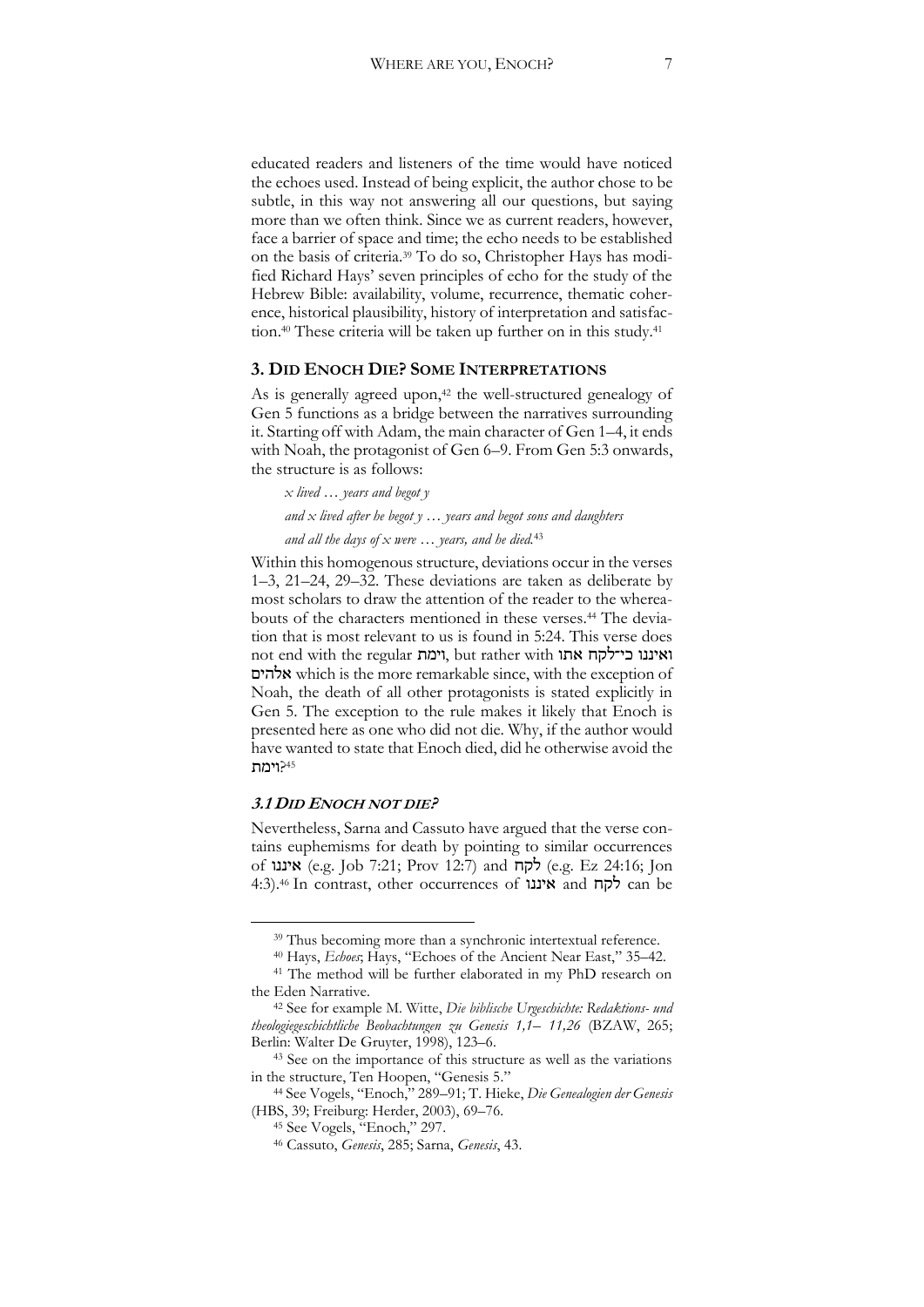added that do not suggest death:<sup>47</sup> the verb  $\overline{q}$  in Gen 2:15, Deut 30:4, 2 Kgs 2:1–18, Ez 3:14, Ps 49:16, and 73:24<sup>48</sup> connoting a taking away to an alternative location, and איננו in 1 Kgs 20:40, 2 Kgs 2:12, and Isa 19:7 not signifying death at all.49 The evidence is thus at least ambiguous. When in doubt, the context should be decisive. In the case of Gen 5, the context focusses on birth, procreation and death, the text units constantly ending with "and he died." In such a "plot where a funeral bell continually tolls out its mournful drone,"<sup>50</sup> the avoidance of וימת in Gen 5:24 emphasizes that Enoch did not die a regular death, but that something special happened. Moreover, because Enoch's translocation contrasts the permanent or definitive וימת, the translocation is likely to be perceived as permanent, implying that in Gen 5:24 a definitive *Entrückung* occurs: an event in which the protagonist is definitively taken away to a location connected to life or the afterlife without having to face death itself. <sup>51</sup> The best known example of such an *Entrückung* can be found in tablet XI 205–206 of the Gilgamesh Epic, where also the cognate verb *leqŭ* is found.52 Although it remains contentious whether the verbs *leqŭ* and לקח functioned as a *terminus technicus* for an *Entrückung*, <sup>53</sup> I do hold that these passages refer to a similar idea or concept.

<sup>50</sup> T.J. Cole, "Enoch, a Man Who Walked with God," *Bibliotheca Sacra* 148, Jul-Sept (1991), 288–97 (289).

<sup>51</sup> While death implies the end of a life, leaving open the possibility of an afterlife, *Entrückung* assumes the end of life in the world where humans live, but does not assume death. Some would say this also implies death since Enoch left the world as we know it. I, however, emphasize that Enoch did not die a biological or violent death, but was translocated to another realm. This definition of *Entrückung* is based on that of Armin Schmitt: "den leiblichen Übergang eines menschlichen Wesens aus diesem Leben in die jenseitige Welt, ohne dass der Tod dazwischentritt." A. Schmitt, "Zum Thema 'Entrückung' im Alten Testament," in A. Schmitt, *Der Gegenwart verpflichtet. Studien zur biblischen Literatur des Frühjudentum*, ed. C. Wagner (Berlin: Walter de Gruyter,

2000), 245–60 (245). 52 GE XI:205–206 reads: "lu-ú a-šib-ma mUD-napišti(zi) ina ru-úqi ina pi-i nārāti(íd)meš. il-qu-in-ni-ma ina ru-qí ina pî(ka) nārāti(íd)meš uš-te-ši-bu-in-ni." In English: " 'Ūta-napišti shall dwell far away, at the mouth of the rivers!' They took hold of me and settled me far away, at the mouth of the rivers." Text and translation taken from A.R. George, *The Babylonian Gilgamesh Epic: Introduction, Critical Edition, and Cuneiform Texts,* vol. 1 (New York: Oxford University Press, 2003), 716–17. As will be argued below, the Enoch passage echoes GE here.

<sup>53</sup> See C. Houtman, "Enkele overwegingen bij de beschrijving van het levenseinde van Henoch en Aäron in het Oude Testament,"

 <sup>47</sup> So H.S. Kvanvig, *Roots of Apocalyptic: The Mesopotamian Background of the Enoch Figure and of the Son of Man* (WMANT, 61; Neukirchen-Vluyn: Neukirchener Verlag, 1988), 48–51.

<sup>48</sup> The interpretation of Psalm 49 and 73 is debated. See Janowski, "JHWH," 467.

<sup>49</sup> In Gen 42:13, 32 איננו likely signifies death. However, the term connotes "not being in someone's presence" or "not being sure about someone's whereabouts" in Gen 37:30; 39:3; 42:16 (NB!); 44:26, 30, 34.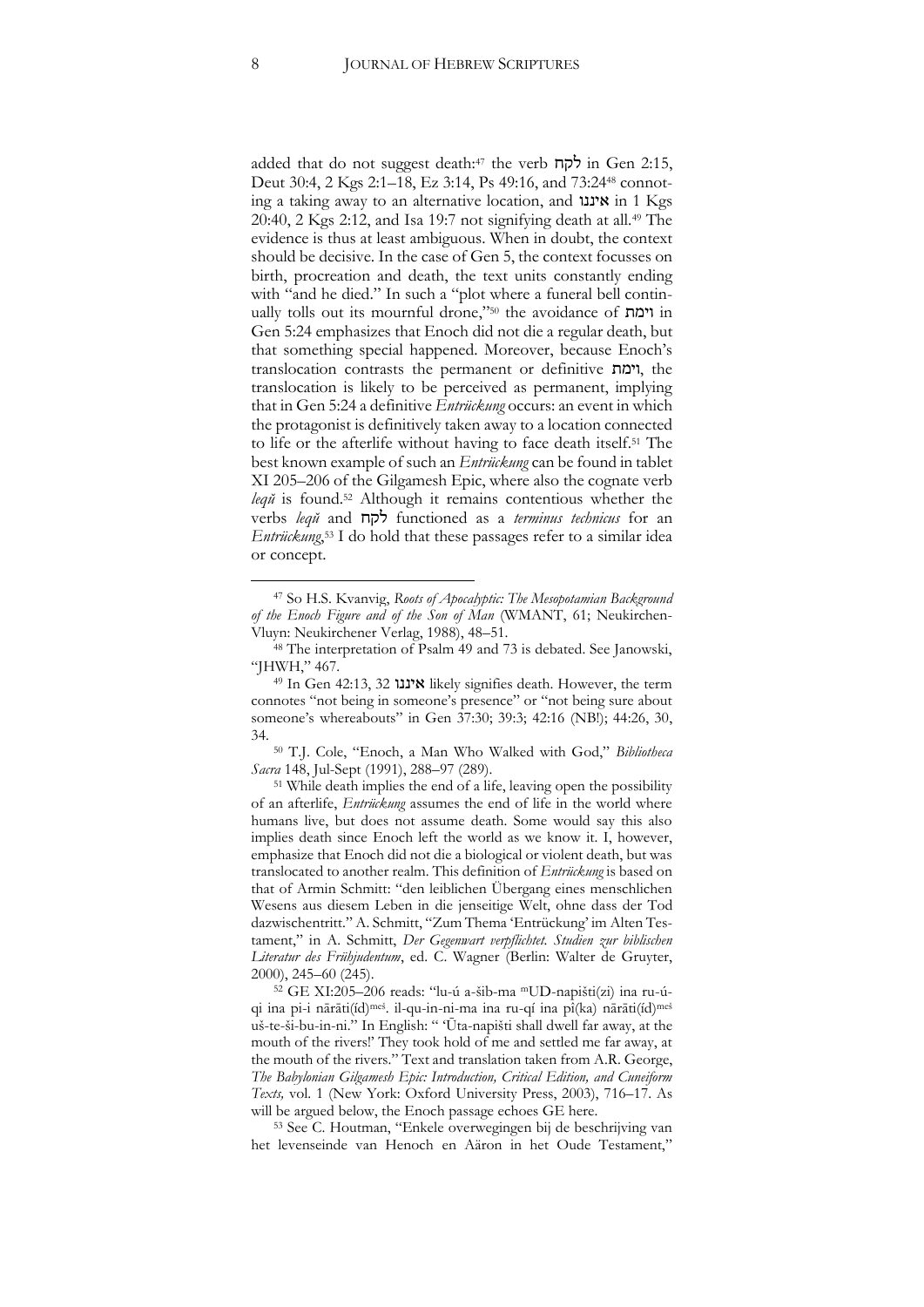#### **3.2 A SIMILAR CASE OF PERMANENT TRANSLOCATION IN THE STORY OF ELIJAH**

An *Entrückung* as described above is, in my view, also present in the Elijah passage in 2 Kgs 2:1–11. Not only does a similar use of the verb לקח occur in this passage,<sup>54</sup> moreover a similar contrast of death and taking away is found.55 While YHWH's partisan Elijah is taken away (עלה in 2:1, 11 and לקח in 2:9, 10), Baal's adherent Ahaziah is threatened three times with death (מות תמות in 2 Kgs 1:4, 6, 16) and eventually dies (וימת in 2 Kgs 1:17). While I do not assume that one text is depended on the other, I do think that a similar concept is used in both texts.56 The analogous contrast in 2 Kgs 1–2 and Gen 5, presupposes that Enoch and Elijah escaped death. They did not die but were translocated to a special mythological location.57

## **4. WHERE ARE YOU ENOCH? ECHOES AND ARGUMENTS FROM THE CONTEXT OF GENESIS 1– 11**

Although the Enoch passage does not explicate the location where Enoch was taken, two clues for the location of Enoch's taking away can be found in the text and a third one may be derived from the theology present in the passage.

#### **4.1 ENOCH, NOAH, AND ADAM**

In a recent article, I have argued that the deviations in the structure of Gen 5, as noted in section above, are intended by the P strata to connect Adam, Enoch and Noah.58 In such a reading,

 $\overline{a}$ 

<sup>55</sup> Schmitt, "Entrückung," 256–57; Schmid, *Elisa*, 129. In Ps 49:16 and 73:24 the verb לקח is likely used to refer to a life after death.

<sup>56</sup> See section 4.3 for a discussion of where Elijah was taken. 57 See section 4.3. Contra Schmitt who first stated that Elijah's ascension was a euphemism for death, but later argued that Elijah gained life after death. Cf. A. Schmitt, *Entrückung-Aufnahme-Himmelfahrt. Untersuchungen zu einem Vorstellungsbereich in Alten Testament* (Stuttgart: Katholisches Bibelwerk, 1973), 96–98, 109–11; Schmitt, "Entrückung," 256–60.

*NedThT* 33 (1979), 177–94 (179–81).

 $54$  Elijah's ascent in 2:1,11 is described with the verb עלה, but in  $2:9,10$  is used to refer to this event. Here עלה, is not intended to contradict לקח, but rather to connect it to related passages such as 2 Kgs 1:6,7. So H. Schmid, *Elisa und Elia. Eine Studie zu ihrem Verhältnis in den Königebüchern* (Witten: Brockhaus, 2013), 121–126. See, however, Hentschel who takes up the older view that we might deal with two independent traditions of *Himmelfahrt* and *Entrückung* in this passage. G. Hentschel, "Elijas Himmelfahrt und Elischas Berufung (2 Kön 2,1– 15)," in S.J. Wimmer und G. Gafus (eds.) "*Vom Leben umfangen.*" *Ägypten, das Alte Testament und das Gespräch der Religionen. Gedenkschrift für Manfred Görg* (ÄAT, 80; Münster: Ugarit Verlag, 2014) 75–82.

<sup>58</sup> See Ten Hoopen, "Genesis 5," in line with E. Blum, *Studien zur Komposition des Pentateuch* (BZAW, 189; Berlin/New York: Walter de Gruyter, 1990) and E. Blum, "Noch Einmal: Das Literargeschichtliche Profil der P-Überlieferung," in F. Hartenstein and K. Schmid, *Abschied von der Priesterschrift? Zum Stand der Pentateuchdebatte* (VWGTh, 40;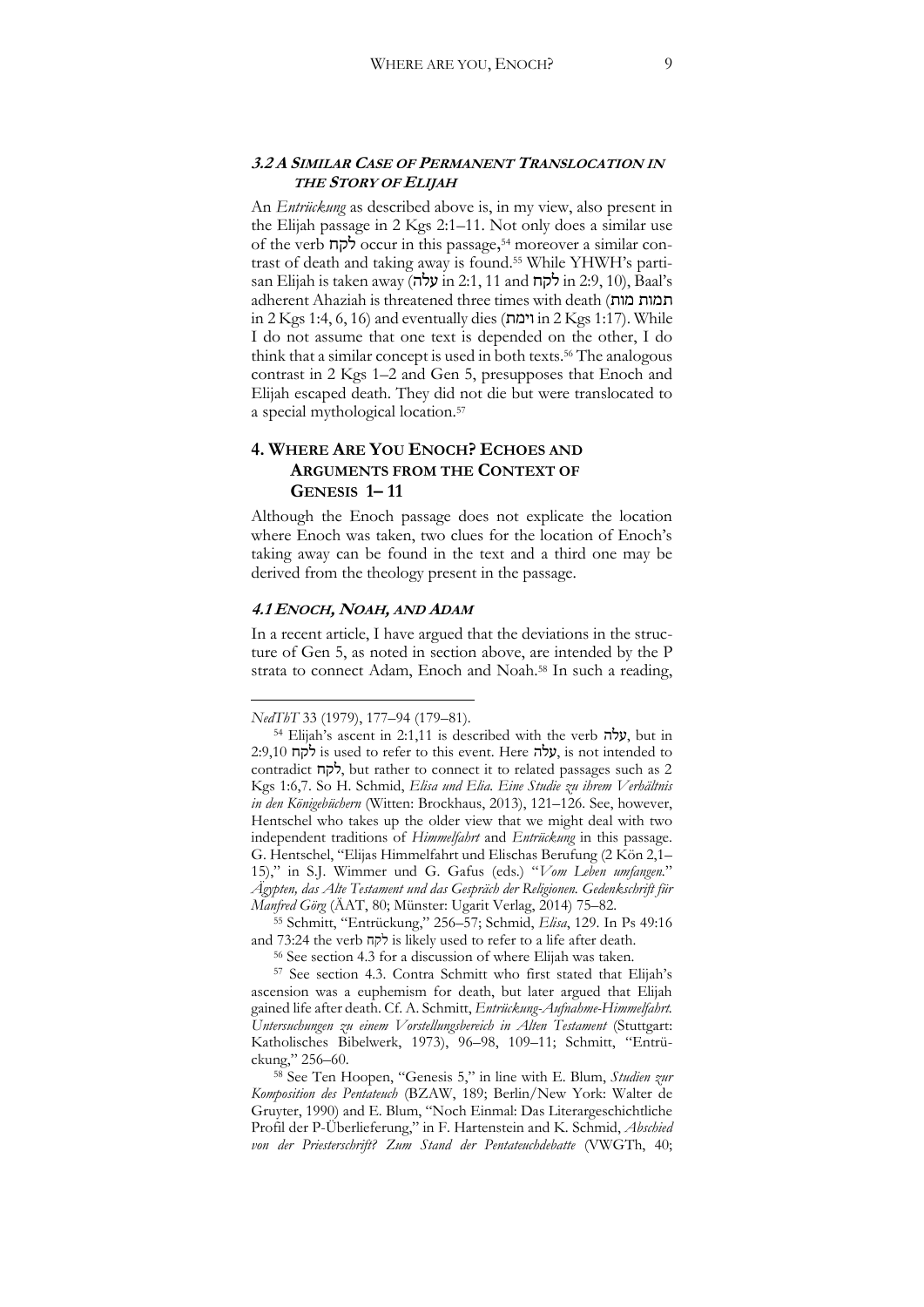the current version of Gen 5 presents a response to the presence of death, murder and violence in Gen 2–4. Although it remains contentious whether Adam and Eve had some degree of immortality while in the garden,<sup>59</sup> it is undisputed that life and death form a central motif in the Eden Narrative (Gen 2:17; 3:3, 4, 19, 22). Gen 5 emphasizes the presence of death in the world outside the garden of Eden by using the repetitive וימת, thus echoing the use of מות in Gen 2–3 and likely that of הרג in Gen 4. In a world outside Eden, but before the Flood, people reach old age, but still die. However, two protagonists do not die: Enoch and Noah.60 Both are presented as "walking with God". The use of the hitpael of הלך in Gen 5:21–24 and 6:9 is thus no coincidence,61 but echoes the motif of *Gottesnähe* present in Gen 3:8.62 The second occurrence of ויתהלך in Gen 5:24 (cf. 5:21), likely shows that Enoch experienced this *Gottesnähe* also after his *Entrückung*. <sup>63</sup> By taking up this motif, and connecting Enoch and Noah to Adam and the non-P narratives of Gen 2–4, the P strata argues that Enoch did not only escape death, but was found in a place where he experienced closeness to God. So, instead of using the motif of the *Gottesnähe* to refer to a life after death, the author used the motif to describe someone who was transferred alive to a mythological location. Here we come to the second clue.

#### **4.2 TO BE TAKEN AWAY**

 $\overline{a}$ 

Further evidence for a connection between Enoch and Adam can be found in a similar use of the verb לקח in Gen 2:15 and 5:24. <sup>64</sup> As has been argued persuasively by Arie van der Kooij, the taking and placing of Adam in Gen 2:15 is no doublet to Gen 2:8, but reminds of the taking away of Ūta-napišti in tablet XI 205–206 of the Gilgamesh Epic (GE).65 Not only do both traditions refer to the concept of "being as gods" (Gen 3:5, 22; GE XI: 204) and use the cognate verb לקח or *leqŭ* (Gen 2:15; GE XI:

Leipzig: Evangelische Verlagsanstalt, 2015), 32–64.

<sup>59</sup> For different positions, see A. LaCocque, *The Trial of Innocence. Adam, Eve, and the Yahwist* (Eugene: Wipf & Stock, 2006) and K. Schmid, "Loss of Immortality? Hermeneutical Aspects of Genesis 2–3 and Its Early Reception," in K. Schmid and C. Riedweg (eds.), *Beyond Eden: The Biblical Story of Paradise (Genesis 2–3) and Its Reception History* (Tübingen: Mohr Siebeck, 2008), 58–78.

<sup>60</sup> Noah survives the deadly Flood. 61 See Ten Hoopen, "Genesis 5."

<sup>62</sup> Blum, *Studien,* 291–3. A similar motif of being close to God or living in a close relationship to God is also present in other traditions (e.g. 1 Sam 2:21; Ps 73:23–28; 139:18), some of which may refer to the afterlife (e.g. Ps 73). See Spronk, *Beatific Afterlife*, 322–3.

<sup>63</sup> So VanderKam, *Enoch*, 31, but see Day, "Enochs," 301.

<sup>64</sup> See Vogels, "Enoch," 299–300.

<sup>65</sup> See n. 52. So A. van der Kooij, "The Story of Paradise in the Light of Mesopotamian Culture and Literature," in K.J. Dell, G.I. Davies and Y. Von Koh (eds.), *Genesis, Isaiah, and Psalms: A Festschrift to Honour Professor John Emerton for His Eightieth Birthday* (VTSup, 135; Leiden: Brill, 2010), 3–22 (11–14). See also Kvanvig, *Primeval History*, 252–3.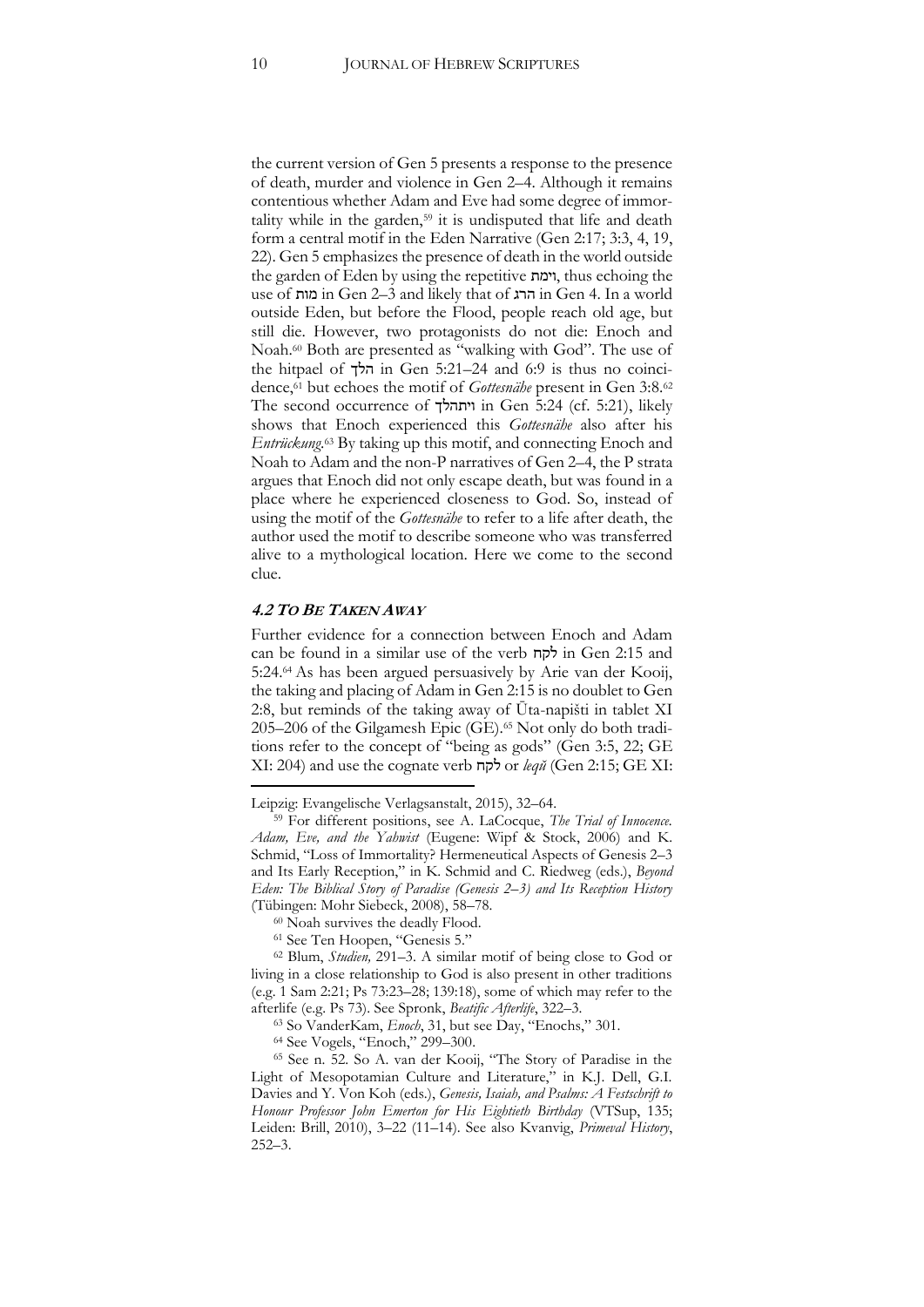205–206), but also the location to where these characters are taken is similar: a location far away in the east,<sup>66</sup> near "the mouth of the rivers" (pî nārāti GE XI: 205–206; Gen 2:8–15).67 Based upon the shared conceptual framework in these texts, Van der Kooij argues<sup>68</sup> that it is likely that Adam was taken to a similar location as Uta-napišti;<sup>69</sup> one that is, in Gen 2, nearby the garden in Eden.70

When Gen 2:15 is read in this way, the passage also sheds light on Gen 5:21–24. If Gen 5 was, as argued, written with knowledge and in response to Gen 2–4, Gen 5:24 would have been intended to remind the reader of Adam's translocation to a place where one would walk with God.71 Although the author remains vague about this location, the connections between Adam and Enoch laid out above<sup>72</sup> make it likely that Enoch was perceived to be taken to the place where one walks with God: a place like the garden in Eden.73

#### **4.3 THEOLOGY AND THE CASE OF ELIJAH**

A final clue is derived from the theology of the passage. As seen in the introduction, many recent and ancient interpreters have located Enoch in heaven. Such a location in the realm of God is, however, (1) unlikely for the biblical writers, (2) unlikely for a text from before the Hellenistic Period and (3) unlikely for redactors of the P strata, living in or shortly after the exile.74

 <sup>66</sup> Note the מקדם in Gen 2:8. See further, R.B. Ten Hoopen, "How the Garden of Eden became a Holy Place," *forthcoming.* 

<sup>67</sup> Although the term "the mouth of the rivers" is not used in Gen 2–3, Gen 2:10–15 clearly refers to such a location. The Ugaritic god El is known to live at "the source of the rivers" (e.g. KTU 1.6. I.33). Since in Akkadian, in contrast to English, pî nārāti also refers to the origin or source of a river the locations might be similar (which does not have to mean that they were located at the same spot on the cosmic map).

<sup>68</sup> Van der Kooij does not argue for direct influence of the Gilgamesh epic on Gen 2–3 and further does not use the term echo. I do, however, believe that we deal with an echo and thus dependence here. This element will be further developed in my PhD thesis. 69 A place *like* Dilmun, not as Dilmun (contra Van der Kooij, "Par-

adise," 12). So C. Woods, "At the Edge of the World: Cosmological Conceptions of the Eastern Horizon in Mesopotamia," *JANER* 9.2  $(2009)$ , 183–239 (202).<br><sup>70</sup> In Gen 2:8 the garden and Eden are distinguished, the garden is

*in* Eden. Cf. Van der Kooij, "Paradise," 9–10.

<sup>71</sup> Argued from a synchronic perspective by Vogels, "Enoch," 299. <sup>72</sup> See also Ten Hoopen, "Genesis 5."

<sup>73</sup> Although I think P was familiar with non-P or J, we cannot tell whether P also held a concept like the garden of Eden.

<sup>74</sup> For P and its dating see D.M. Carr, *The Formation of the Hebrew Bible. A New Reconstruction* (New York: Oxford University Press, 2011), 214–21, 292–8. For a similar question and answer see J.E. Wright, "Whither Elijah? The Ascension of Elijah in Biblical and Extrabiblical Traditions," in E.G. Chazon, D. Satran, R.A. Clemens (eds.), *Things Revealed: Studies in Early Jewish and Christian Literature in honor of Michael E. Stone* (Leiden: Brill, 2004), 123–40 (127–28).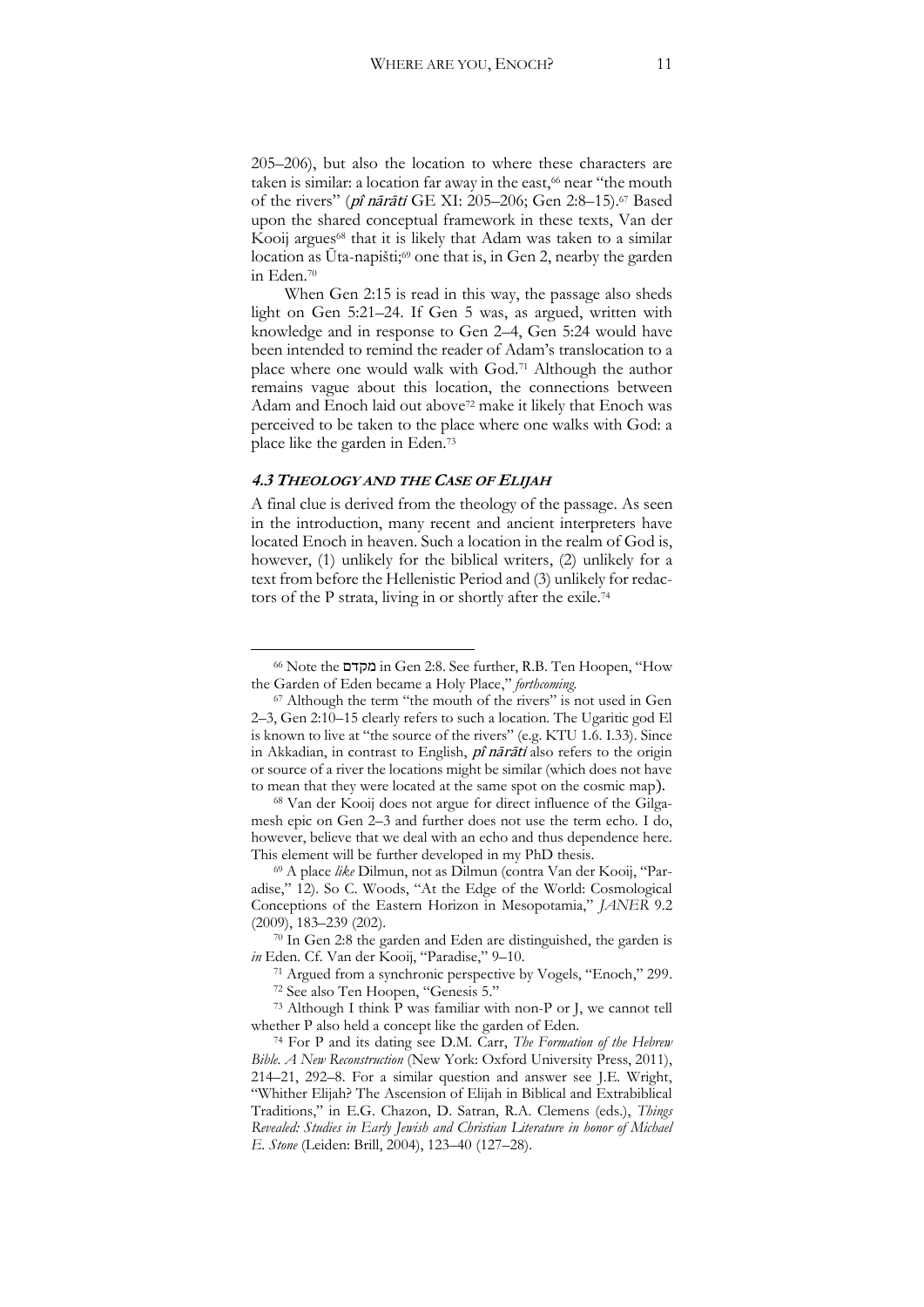Firstly, the biblical writers either saw heaven as primarily God's creation containing the waters above the firmament (Gen 1:8; 7:11), or as God's residence or domain (1 Kgs 8:30; Ps 115:16).75 While God is in the first option so transcendent that he probably cannot even be located in a particular place, heaven is in the second option a place where only God and the divine beings can reside.76 Both options would exclude the translocation of a human into heaven. Secondly, definitive ascensions are not attested before the Hellenistic Period.77 Although temporary translocations to heaven occur regularly in Mesopotamian texts (Adapa, Etana, Enmeduranki),78 no definitive bodily ascensions to heaven have been attested.79 Also, Ugaritic traditions do not refer to a definitive *Entrückung.*<sup>80</sup> Actually, as far as I know, no ancient Near Eastern example of a definitive translocation to heaven from before the Hellenistic Period has been unearthed.<sup>81</sup> There is, however, one story that might be the exception to the rule: the taking away of Elijah (2 Kgs: 1–12).

<sup>77</sup> See Schwindt, "Weltbilder," 10.

<sup>78</sup> To phrase the issue in a popular way: they get the tour but are not allowed to stay.

 <sup>75</sup> K. Schmid, "Himmelsgott, Weltgott und Schöpfer. 'Gott' und 'Himmel' in der Literatur der Zeit des Zweiten Tempels," in M. Ebner, (ed.), *Der Himmel. Jahrbuch für Biblische Theologie,* Band 20, 2005 (Neukirchen-Vluyn: Neukirchener Verlag, 2006), 111–48. R. Schwindt, "Weltbilder im Umbruch. Himmelsvorstellungen in der Antike," in: Ebner, *Der Himmel*, 3–34.

<sup>76</sup> Schmid, "Himmelsgott." The divine council, consisting of nonhuman figures, was seen as residing in heaven. In contrast, humans may be able to gain insight into the divine throne room (Isa 6), but do not seem to be able to enter it after death. The only exception might be Elijah, see below.

<sup>79</sup> There are some traditions about king Šulgi of the Third Dynasty of Ur and Išbi-Erra of the First Dynasty of Isin as well as about Egyptian Pharaohs, who became stars after death. These traditions speak, however, of a life after death. See P. Steinkeller, "How Did Šulgi and Išbi-Erra Ascend to Heaven?" in P. Machinist, A. Winitzer and D.S. Vanderhooft, *Literature as Politics, Politics as Literature: Essays on the Ancient Near East in Honor of Peter Machinist* (Winona Lake, IN: Eisenbrauns, 2013), 459–78.

<sup>80</sup> They do speak about a divinization of kings after death, placing them on Mount Zaphon or in the netherworld. Moreover, some material could hint at the concept of "not-dying." See J.C. de Moor, "Concepts of Afterlife in Canaan," *UF* 45 (2014), 373–88. See also R.B. Hoopen, "To die or not to die, that is the question. The usage and meaning of *blmt* in the KTU texts," paper delivered at the Conference of the Aram Society, Oxford, July 2018*.*

<sup>81</sup> Although this does not necessarily mean that such stories did not exist at an earlier period, the question is, whether or not they might have been known and used. In ancient Greek literature, some elect were placed on mount Olympus (Ganymedes in Homer, *Il*. 20.231–5, and Heracles in Hesiod, *Theog*. 950–5), a mountain with its peak in heaven. Others were located far away at the Elysian Fields or the Island of the blessed (*Odyssey* 4.651–68). It is contested whether P and his readers were familiar with such material and, if so, if they would have connected Enoch to a figure like Ganymedes.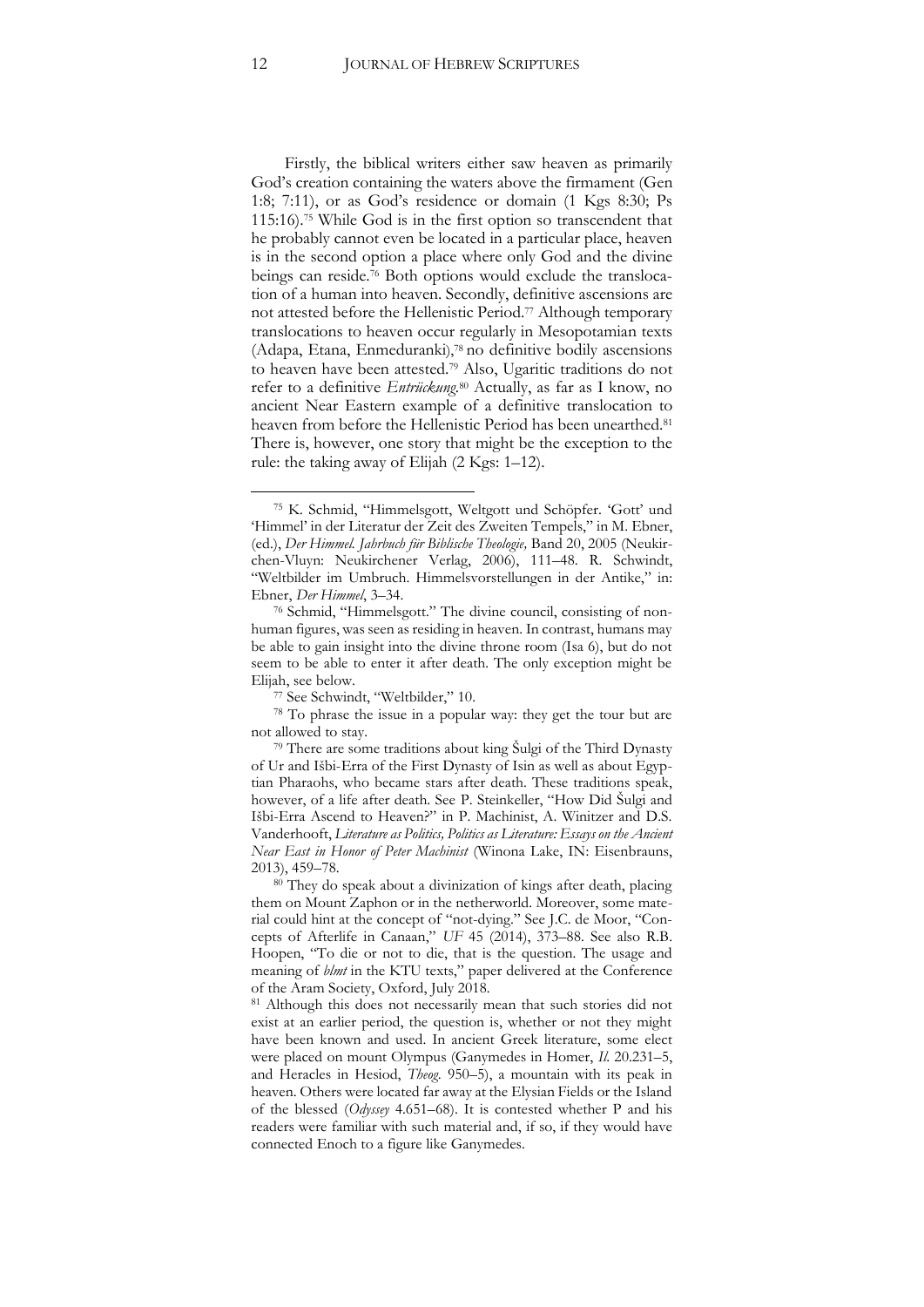The story of Elijah presents the prophet as being taken by a whirlwind (סערה) to the שמים, either the heaven or the sky.82 Although most commentators take for granted that Elijah was taken into heaven, some have questioned this because it does not fit the larger theological picture set out above. A few scholars have proposed that Elijah's ascension to heaven must have been a late insertion dating to the Hellenistic or even Graeco-Roman period.83 Others have argued that the ascension belongs to the oldest part of the story and has to be dated to a period where Elijah could have become a part of the divine host. $84$  In contrast, J. Edward Wright has maintained that Deuteronomistic editors would not have allowed such a view to be present in the text.85 Wright argues that Elijah was taken skyward and was translocated to a similar place as Enoch,<sup>86</sup> a place that later interpreters equated with heaven. Wright's view can find support in multiple occurrences of שמים in 1–2 Kgs that do not refer to heaven (so e.g. 1 Kgs 8:30, 39, 43; 22:19; 2 Kgs 17:16), but to the sky (1 Kgs 16:4; 18:45; 21:24). Interestingly, all occurrences of שמים in the Elijah stories in 1 Kgs refer to the sky (1 Kgs 18:45; 21:24).<sup>87</sup> Also the occurrences of שמים in 2 Kgs 1, a chapter that is intimately connected to 2 Kgs 2, can shed light on this case.88 In 2 Kgs 1:10, 12, 14 שמים refers to the location where a fire comes from. Although the passage could refer to heaven (see 1 Kgs 8:35), natural phenomena mostly come from the sky (e.g. 2 Sam 21:10; 1 Kgs  $18:45$ .<sup>89</sup> This would make it likely that the sky is also intended in 2 Kgs 2.90 Another clue may be found in the fact that the sons of the prophets in 2 Kings 2:16 set up a search for Elijah. If it had been perfectly clear that Elijah was taken into

 <sup>82</sup> This term appears frequently in theophanies, e.g. Ezek 1:4 and Job 38:1.

<sup>83</sup> See for a recent discussion and some references: Hentschel, "Elijas Himmelfahrt."

<sup>84</sup> So Spronk, *Beatific Afterlife*, 258–64 who dates it to the ninth century and compares Elijah to the divinized Ugaritic kings, the rp'um*.*  Note, however, that Elijah did not die, but was taken bodily to the sky or heaven. 85 Wright, "Whither Elijah." Wright also argues that Kgs 2:1, 11

does not clearly state that Elijah went in the direction of heaven since no locative he or preposition is used in these verses. Note, however, other occurrences of שמים as a locative without markers in 1 Kgs 8:22; Ps 139:8; Amos 9:2. 86 Wright, "Whither Elijah," 131, 138.

<sup>87</sup> See the rest of this section for 2 Kgs 1.

<sup>88</sup> See section 3.2.

<sup>89</sup> Although God was responsible for these phenomena, they were seen as coming from the sky.

<sup>90</sup> Another option would be a volcanic mountain. Mountains were seen to be places where gods resided in the ANE (e.g. Ugaritic Spn) as well as in the Hebrew Bible (Sion). Moreover, Elijah was often depicted on mountains (e.g. 1 Kgs 19; 2 Kgs 1). If a mountain is implied, Elijah was taken to the domain of God on a mountain, signified here by the term "heaven." See Isa 14:13–14 for a similar reference to a mountain as heaven.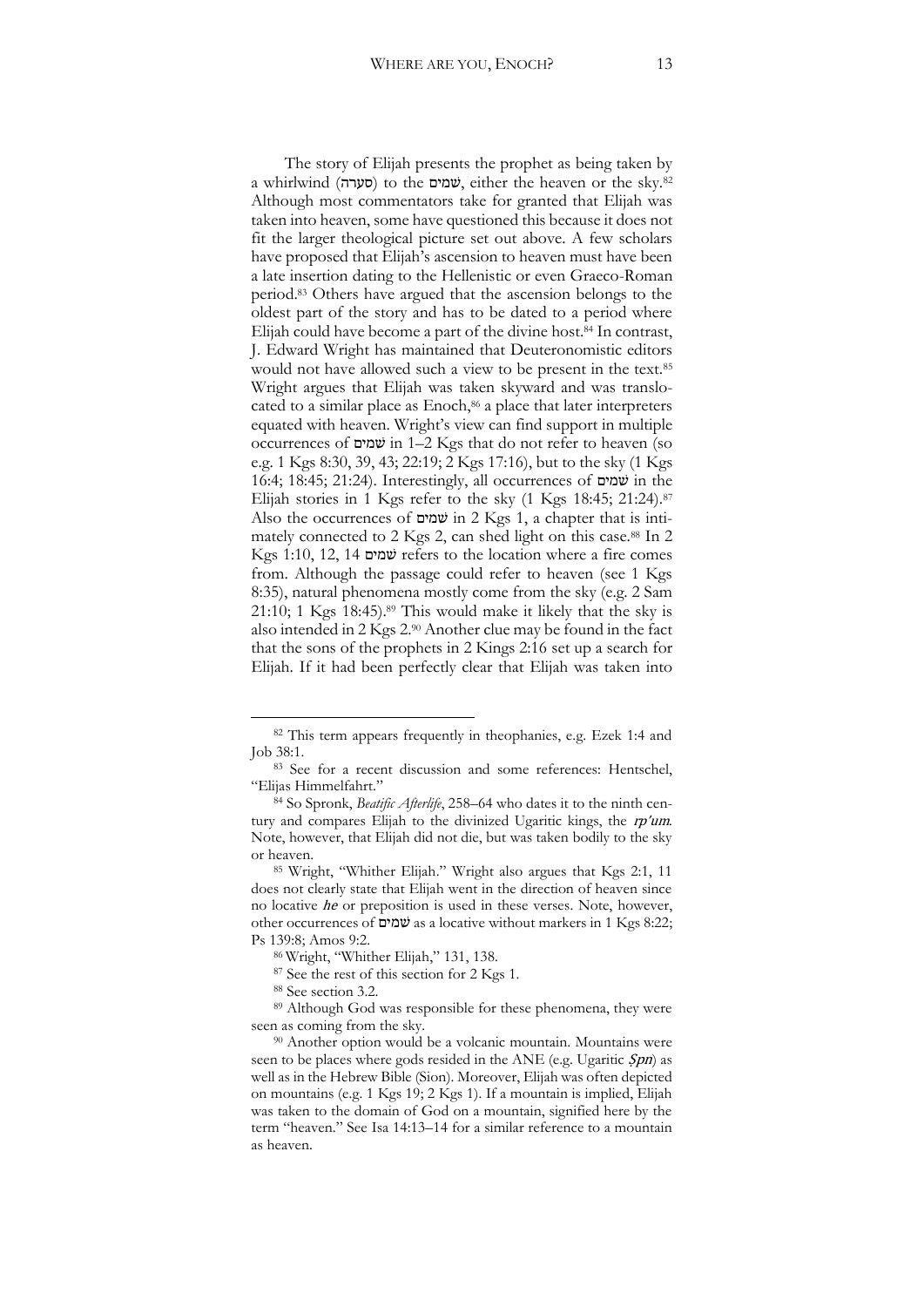heaven, such a search would not have been needed.<sup>91</sup> If the position set out by Wright is followed, the destination of Elijah's translocation remains unclear. However, in the end, the issue remains contested. The taking away of Elijah shows that a discrepancy exists between our reconstructed biblical and ancient Near Eastern theology and what 2 Kgs 2:1, 11 on first value seems to say. The case of Enoch is, however, different from that of Elijah. Here the text does not speak of heaven. This brings me to my third point.

The third, and most persuasive, argument against locating Enoch in heaven, is that such a view does not fit the theology of the P strand which does not even locate God explicitly in heaven. An alternative mythological location on earth, one like the garden in Eden, is thus far more plausible.92 This location should not be perceived as a *Jenseits* in the sense that it is a place where one goes to *after* death, but as a *Jenseits* in the sense that is a place where the immortals dwell and a place where God himself at least walks and lives nearby.93

#### **5. ECHOES OF OTHER ANCIENT NEAR EASTERN TEXTS**

The view that Enoch was transferred to a location like the garden in Eden can be strengthened by comparative material from the ancient Near East. Three traditions that could shed light on the Enoch passage are studied in this section.

#### **5.1 ENMEDURANKI**

In the last decades, biblical scholarship seems to have reached a consensus on the influence of Mesopotamian Enmeduranki on the biblical Enoch, as well as on his later parabiblical versions.<sup>94</sup> While earlier scholarship argued for a dependence of Gen 5 on a particular King List that contained the name of this Mesopotamian figure, it is now assumed that P was familiar with a broader strand of traditions about Enmeduranki.95 Many of these traditions locate Enmeduranki at the seventh place in the genealogy,  $96$  attest his close relationship with the gods,  $97$  and connect him intimately with the sun-god.98 Enoch's walking with God, his age of 365 years (the days of the solar calendar), and his

<sup>&</sup>lt;sup>91</sup> Although one could argue that they set up a search because they were too far away to see the scene themselves and did not believe Elisha at his word.<br><sup>92</sup> As will be argued in section 6, locating Enoch in heaven is a later

tradition. I do not think that P builds on the Enochic Literature here. See for a recent argument Day, "Enochs."

<sup>93</sup> At least in the final version, see section 5.4.

<sup>94</sup> See Kvanvig, *Primeval History*, 253–57; Day, "Enochs."

<sup>95</sup> See Day "Enochs," 297–98, 312–13. The traditions about Enmeduranki can be found in W.G. Lambert, "Enmeduranki and Related Matters," *JCS* 21 (1967), 126–138.<br><sup>96</sup> Although Enmeduranki is not always seventh in the list, he was

likely in the material known to P, so Day, "Enochs," 297–98.

<sup>97</sup> See Lambert, "Enmeduranki."

<sup>98</sup> Day, "Enochs," 299–300.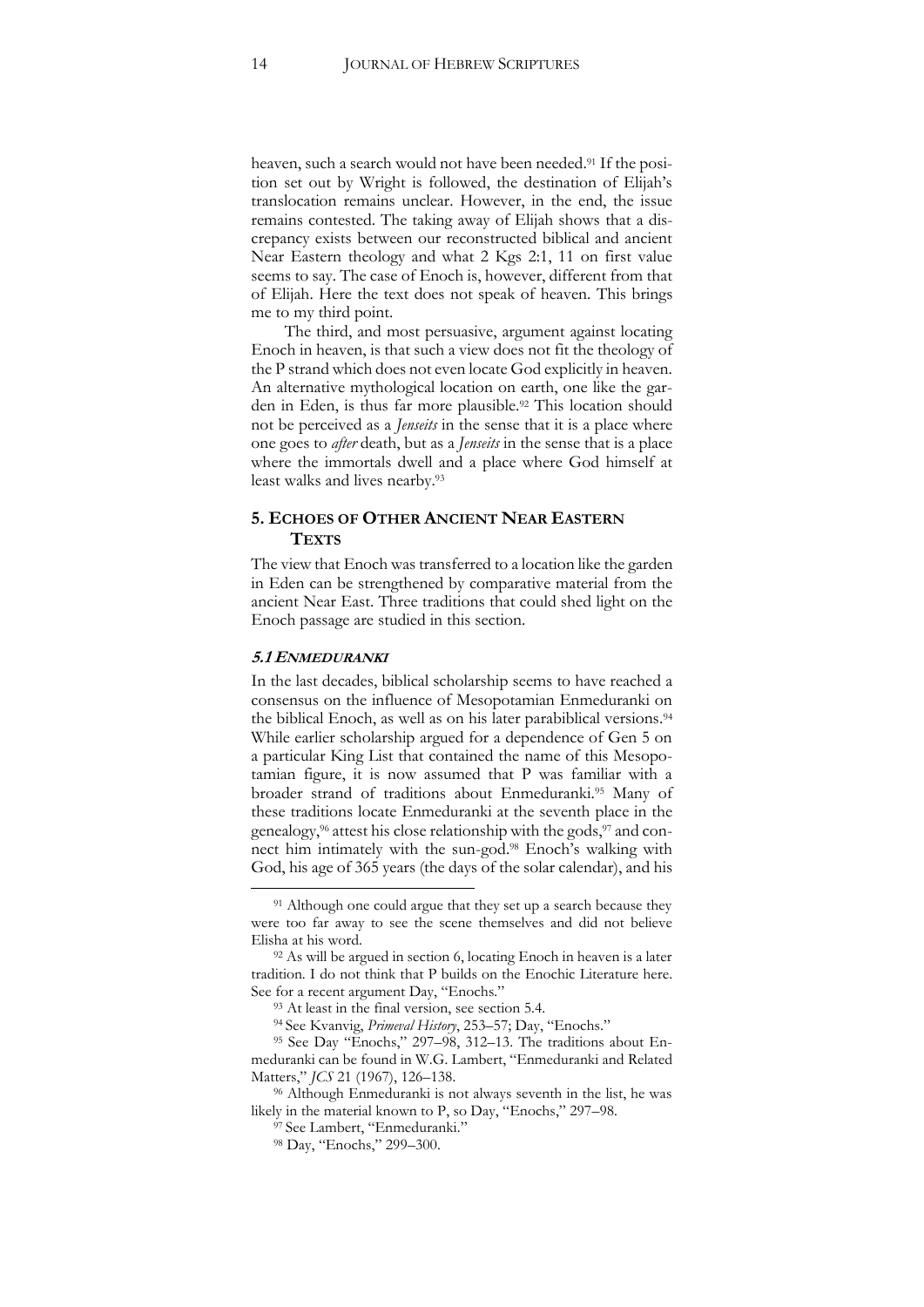seventh position in the genealogy are likely dependent on this Mesopotamian predecessor. To check whether Gen 5:21–24 echoes older traditions about Enmeduranki, Hays' seven criteria may be applied. The volume is large with at least three references (place in the list, 365 years, close relationship with God). Moreover, the connection between the figures has also been noted by many scholars (history of interpretation). It can further be assumed that traditions about Enmeduranki or a related character were well attested at the time, especially since Enochic literature is acquainted with them (availability, recurrence and historical plausibility).99 The Mesopotamian material was, furthermore, incorporated and monotheized into P's theology:<sup>100</sup> no King List, but a genealogy in which humans are presented as God's image connects creation and Flood. This clarifies why Enoch was not a king, but a forefather in the genealogy of Adam and Noah (thematic coherence). Finally, the echo not only helps to comprehend why a single character is singled out and why he only reaches the age of 365, but also sheds light on the relationship between the genealogy of Gen 4 and 5 (satisfactory explanation).101 In sum, it becomes clear that the echo is well established and provides a good explanation for significant details in the Enoch passage.

#### **5.2 THE MESOPOTAMIAN FLOOD HERO**

While the connections between Enoch and Enmeduranki have been established with great probability, it has also been noted that no definite transference of Enmeduranki has been transmitted. <sup>102</sup> Borger has therefore argued that this element was taken from Enmeduranki's sage Utuabzu.<sup>103</sup> His argument has, however, not closed the debate since it is not evident that Utuabzu was definitively transferred.104 In contrast, VanderKam and Day have cautiously proposed a parallel to the taking away of the Mesopotamian Flood hero.105 This parallel makes great sense and also provides us with a lens to read Gen 5:21–24. Before this

 <sup>99</sup> Ibid., 303–13.

<sup>100</sup> Ibid., 301.

<sup>101</sup> Ten Hoopen, "Genesis 5."

<sup>102</sup> VanderKam, *Enoch*, 50; Day, *From Creation*, 70, 112, 150 n. 39; Day, "Enochs," 302–3. 103 R. Borger, "Die Beschwörungsserie Bīt mēseri und die

Himmelfahrt Henochs," *JNES* 33 (1974), 183–96.

<sup>104</sup> VanderKam, *Enoch*, 50; Day, *From Creation*, 70, 112, 150 n. 39; Day, "Enochs," 302–3.

<sup>105</sup> VanderKam, *Enoch*, 50–51. Day, *From Creation*, considers this "plausible" (70), "probably" so (112) or "appears to" be so (150 n. 39). See also Day, "Enochs," 302, 312; Wright, "Whither Elijah," 128–30. See already K. Budde, *Die biblische Urgeschichte: Gen 1–12,5* (Giessen: J. Ricker, 1883), 180; P.Grelot, "La légende d'Hénoch dans les Apocryphes et dans la Bible: origine et signification," *RSR* XLVI (1958), 5–26, 181–210 (189–91). This view was rejected by Schmitt, *Entrückung-Aufnahme-Himmelfahrt*, 167, 312–3; Kvanvig, "Roots," 228. Although on p. 231 Kvanvig is more hesitant, he explicitly rejects the connection between Ūta-napišti and Enoch in Kvanvig, *Primeval History*, 252–3.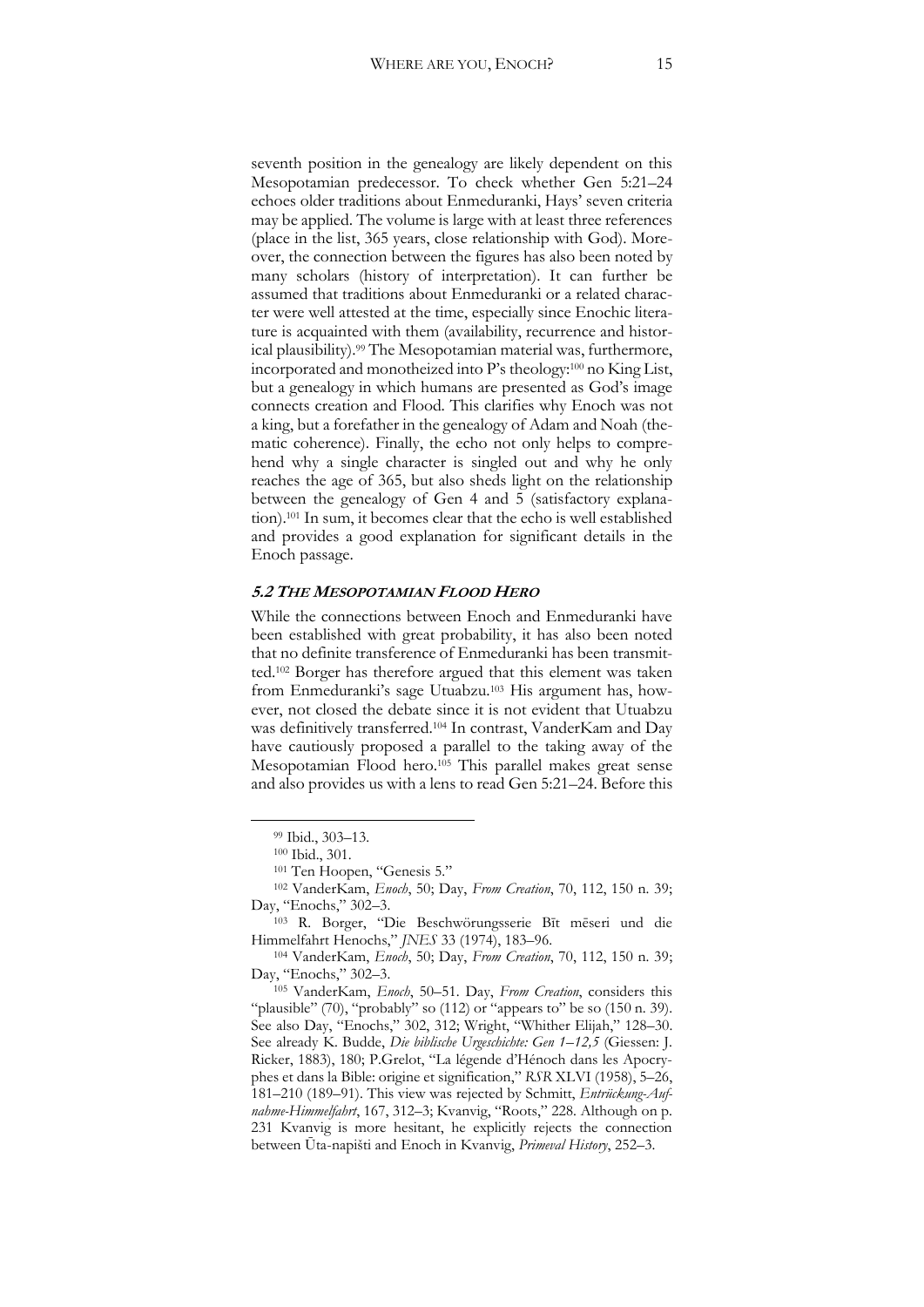suggestion can be further elaborated, attention must be given to which version(s) of the Flood story might have been known to the P strata.

#### **5.2.1 The Flood**

Recently, John Day has provided an overview of elements of both the P and the non-P (J) Flood story that are found in their Mesopotamian equivalents.106 In this contribution, Day also discusses which version of the Flood tradition (the Sumerian Flood story, Atra-ḫasīs, the Gilgamesh Epic or Berrossus' Babyloniaca), was likely used by the P strand. Day argues that a Neo-Babylonian version of the Flood story, in line with either Atraḫasīs or the Gilgamesh Epic but also containing aspects known to us through Berossus, must be assumed. According to Day, a version of Atra-ḫasīs is the best option, mainly because the context and narrative form of Atra-ḫasīs is closer to that of P and Non-P.107 Four objections may be raised against such a view. Firstly, since a Neo-Babylonian version of the Flood story containing both parts of Berossus and Atra-hasis or GE has not been found, although it did likely exist, it seems impossible to determine how it looked. This argues for reticence. Secondly, according to the OB version, Atra-ḫasīs has *lacunae* in two important parts of the Genesis story that are present in GE: the sending out of the birds and the taking away of the Flood hero. Although it might be assumed that both parts were present, especially since the last part is preserved in an Ugaritic and Neo-Babylonian fragment,108 this assumption cannot be definitely confirmed. <sup>109</sup> Thirdly, most parallels occur in both versions of the Flood.110 Fourthly, other parts of the GE were familiar to biblical authors.111 Therefore, the possibility that the P strand was familiar with a version similar to that of the one found in the GE or familiar with both a version of Atra-ḫasīs and GE cannot be ruled out. This short but necessary excursus brings me to the Enoch passage.

#### **5.2.2 Enoch and the Flood Hero**

Since dependence on a Flood story is assumed for the P passage of Gen 6–9, it seems worthwhile to search for echoes of the Mesopotamian Flood traditions in another part of the P strata, Gen 5.112 I claim that Gen 5:21–24 contains such an echo,

 <sup>106</sup> Day, *From Creation*, 98–112.

<sup>107</sup> Ibid., 107. See also Kvanvig, *Primeval History*, 232–3, 235, 241 n. 6.

<sup>108</sup> See W.G. Lambert, "Atra-ḫasīs," in I. Spar and W.G. Lambert (eds.), *Cuneiform Texts in the Metropolitan Musem of Art*, vol. 2 (New York: MetPublications, 2005), 195–201.

<sup>109</sup> George, Gilgamesh, 507–8 as well as Y.S. Chen, *The Primeval Flood Catastrophe: Origins and Early Development in Mesopotamian Traditions* (Oxford: Oxford University Press, 2013), 162–3, argue they were not present.

<sup>110</sup>As noted by Day, *From Creation*, 107–8.

<sup>111</sup> At least to non-P, so Day, *From Creation*, 37.

 $112$  I do not assume that the scribe(s) responsible for the P strata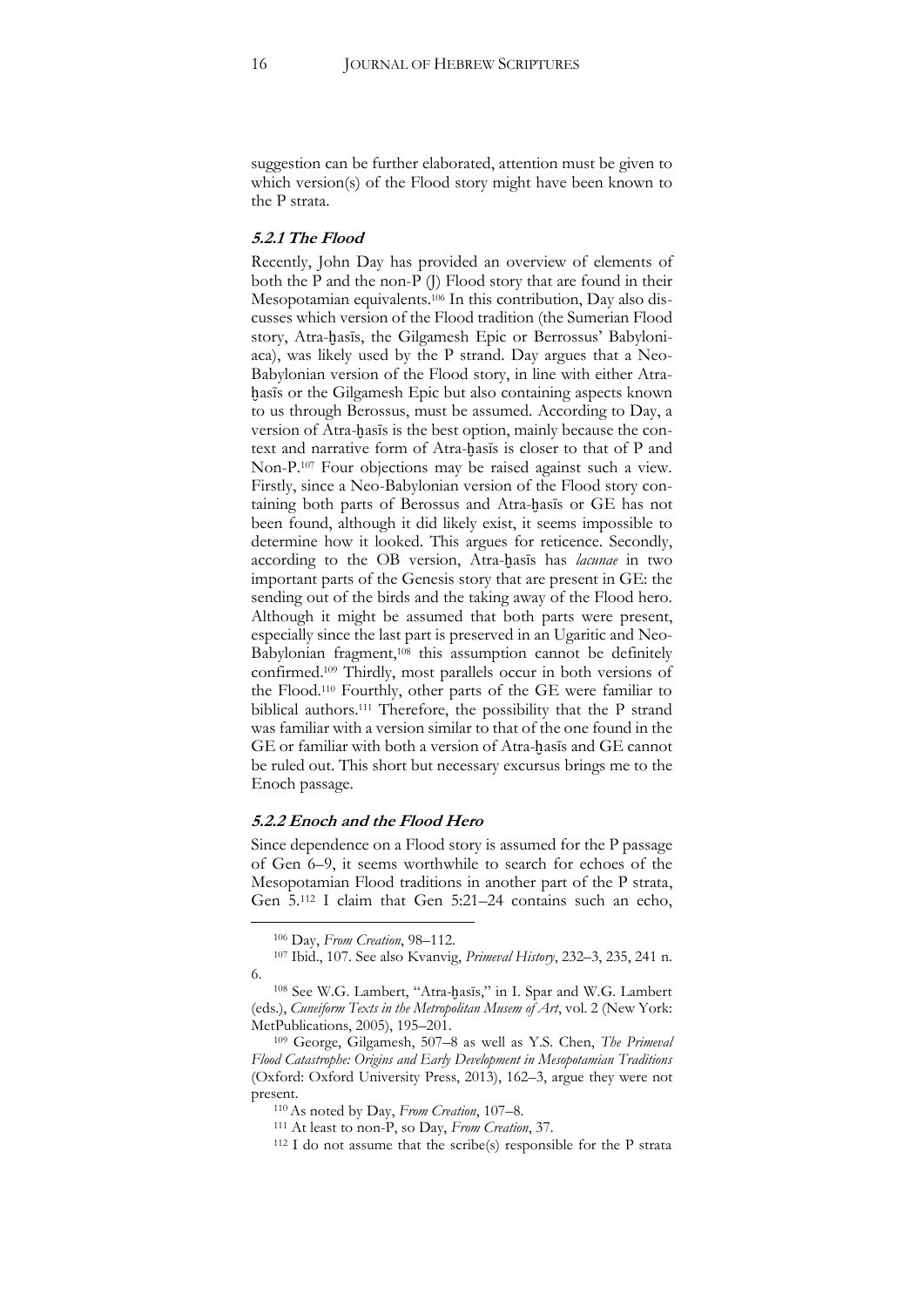namely, one in which the taking away of Enoch echoes that of the Mesopotamian Flood hero. Three arguments support my claim. Firstly, as stated earlier, <sup>113</sup> the אתו כי־לקח of Gen 5:24 is reminiscent of a similar use of the verb *leqŭ* in GE XI: 203– 206.114 With his compressed remark, P makes use of the motif of *Entrückung* and echoes GE. <sup>115</sup> As Ūta-napišti was taken and brought to the place where the immortals reside, so Enoch was also taken to the place where God himself can be found walking and where he most likely resided nearby.116 Despite the low volume of this echo, the recurrence of echoes to the Flood story in Gen 6–9 as well as the echo in Gen 2:15 make an echo of this similar narrative in 5:24 more likely than has been assumed. Moreover, the taking away of the Flood hero was very well known in the ancient Near East (availability and plausibility) and references to the Flood hero fit the direct context of a Primeval History, which not only shows a similar structure to Mesopotamian stories such as Atra-hasis but even interacts with them (thematic coherence). Reading אתו כי־לקח as an echo of the taking away of the Flood hero also presents a satisfactory reading of the passage in which the compressed remark of 5:24 is not understood as an open reading, but as a subtle echo.

Secondly, the biblical text, in contrast to all other ancient Near Eastern Flood stories, is the only known version that does not contain the taking away of the Flood hero (here Noah). I consider it likely that this motif of taking away was transferred to Enoch, who is, like Noah, known for his intimate relationship with God.<sup>117</sup> The most probable reason for this transference is a theological one: Noah was discredited because of the non-P story about his drunkenness: <sup>118</sup> a story that in my reading of Gen 1–11 was known to P.

had a copy of some Mesopotamian Flood story in front of him. In contrast, the traditions were likely known orally and/or were transmitted in a written from through scribal education. 113 Section 4.2.

<sup>114</sup> For example, noted by Grelot, "La Légende," 190. Here, Hays' criteria of history of interpretation comes in.

<sup>115</sup> Since this passage is missing from the OB version of Atra-hasīs. one cannot be sure if also an echo to Atra-ḫasīs might be assumed. Although a Neo-Babylonian fragment contains parts of the passages and states that Atra-ḫasīs will become a god, it does not speak about a taking away. In the Sumerian Flood story, a location is mentioned in the transmitted pieces, here the protagonist is located in Dilmun (chosen because it lies far away in the east). In contrast, Berossus locates his flood hero "with the gods" (see S.M. Burstein, *The Babyloniaca of Berossus* [Sources and Monographs: Sources from the Ancient Near East 1.5.; Malibu: Undeana Publications, 1978], 20). Since we do not have Berossus' original work, it could both be argued that Berossus located the flood hero in heaven as well as that this passage was influenced by later Greek or Roman stories or even by Luke's description of Jesus' ascension.<br><sup>116</sup> See section 5.4.

<sup>&</sup>lt;sup>117</sup> Day, *From Creation*, 150 n. 39. So also Grelot, "La Légende," 190; VanderKam, *Enoch*, 49–50.

<sup>118</sup> A.I. Baumgarten, "Myth and Midrash: Genesis 9:20–29," in J.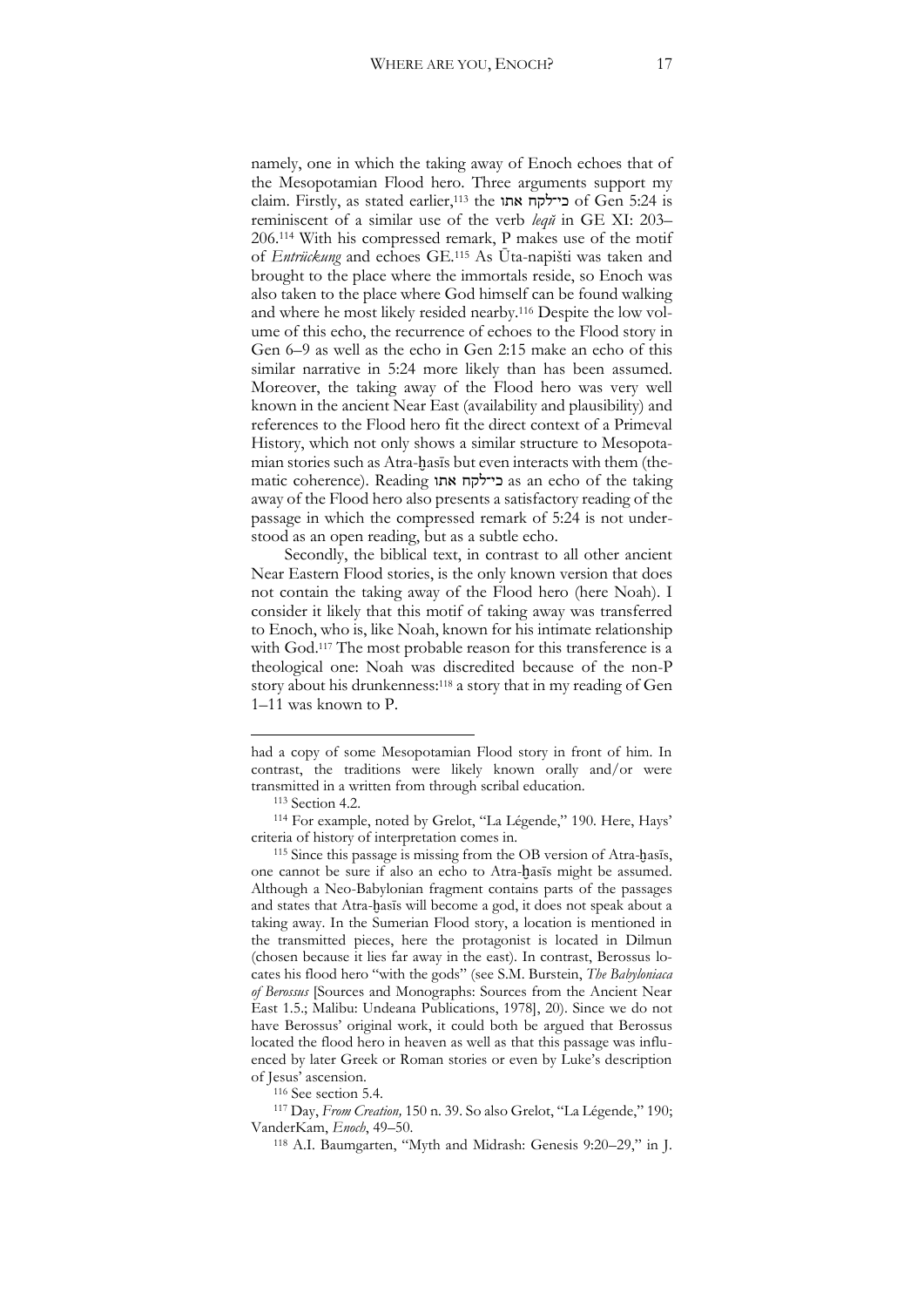Thirdly, in some passages in Enochic literature, Enoch is actually located near the ends of the earth, matching that of the Flood hero in the GE. Furthermore, Enoch is visited by others in these passages, as was Ūta-napišti.<sup>119</sup> These references probably show that early readers of Gen 5:21–24 recognized the echo to the Flood hero.

In sum, when the author indeed echoed a tradition known from GE, it is likely that Enoch was placed near a location like the garden in Eden.120

#### **5.3 THE SUN, THE EAST AND THE ENDS OF THE WORLD**

Finally, the solar connection present in Enoch's age of 365 years could also provide a hint for Enoch's location. Especially in Mesopotamian and Ugaritic texts, the sun's descent and ascent are connected to three locations: the entrance to the Netherworld, "the source of the rivers," mostly located in the east, and "the ends of the earth" in the east.<sup>121</sup> In the Kirta Epic, for example, the location where the sun ascends and descends, is connected to the joining of the god Ilu.122 Although the passage may suggest that Kirta went to the netherworld and gained the status of king, is more likely that it tells that Kirta went to the residence of Ilu,<sup>123</sup> who is known to live at "the source of the rivers."<sup>124</sup> In Mesopotamian texts, a location at "the ends of the earth" was known as the domain of the sun god.125 Thus, Enoch's solar connection might show that Enoch was located at a mythological location, in the east, near the "the ends of the earth"; a place that is identified in Gen 2–3 with the garden in Eden (Gen 2:8).

#### **5.4 WHY USE AN ECHO?**

 $\overline{a}$ 

In section 2, it was argued that echoes were easier picked up by the audience of the biblical authors than by today's readers. However, sections 4 and 5 might have raised the question why

Neusner (ed.), *Christianity, Judaism and other Greco-Roman Cults. Studies for Morton Smith at Sixty*, part 3 (SJLA 12; Leiden: Brill, 1975), 55–71 (58– 61); Day, *From Creation*, 149–50. See, however, Witte, *Urgeschichte*, 102– 5, who attributes this passage to a later redaction.

<sup>119</sup> 1 En. 106: 8–9, the Book of Giants, 1QapGen 2:23 and the Aramaic Astronomical Book. See Goff, "Where's Enoch?" 487–8 and already VanderKam, *Enoch*, <sup>176</sup>–8. 120 Those who, with Day, believe that Gen 6–<sup>9</sup> is mainly dependent

on a version of Atra-ḫasīs, can either not be certain that locating Enoch in Eden can be traced back to the Atra-ḫasīs epic or, have to assume that this echo came from GE while the main part of Genesis was dependent on a version of Atra-ḫasīs.

<sup>121</sup> Spronk, *Beatific Afterlife*, 120–2, 154; Woods, "At the Edge," 186ff.<br><sup>122</sup> KTU 1.15. V. 16–20.<br><sup>123</sup> De Moor, "Concepts," 379.

<sup>&</sup>lt;sup>124</sup> Ugaritic *mbk nhrm*. See KTU 1.6 I: 33 and 1.94.2, but also 1.2 III; 1.3 V: 13–16; 1.4 IV: 20–24; 1.17 VI: 46–49.

<sup>125</sup> See GE X: 79–82. In the Sumerian Flood story Dilmun is also known as the land where the sun rises. See Woods, "At the Edge," 185, 188, 194–5, 198, 201–2.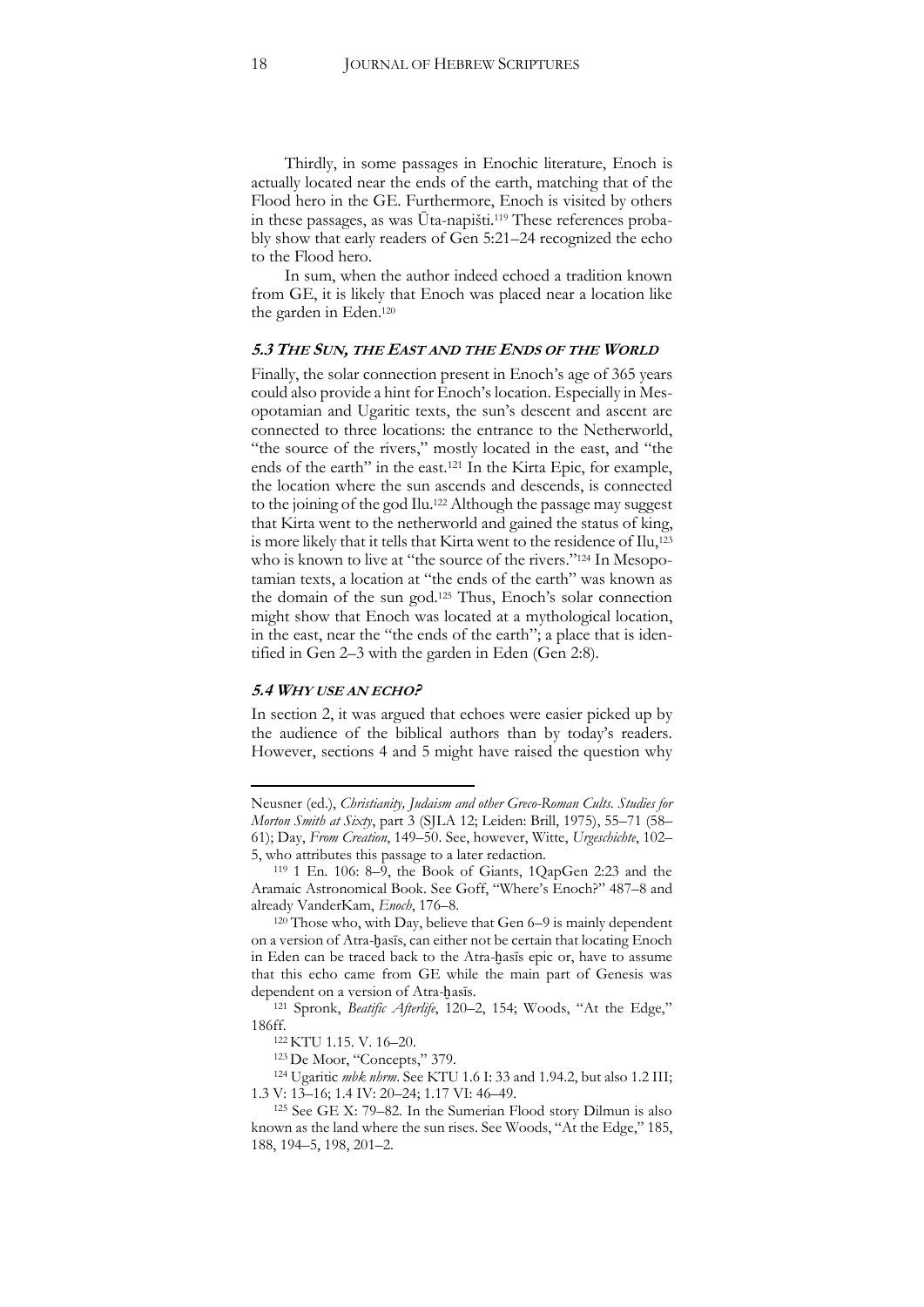the author, if he wanted to say that Enoch did not die but was translocated to a mythological location near "the ends of the earth," did not just so say. Although this question cannot be answered fully, a tentative explanation will be offered.

First, Genesis 5 contains multiple irregularities that show that the final P redaction incorporated traditions that had a certain status, while also remaining true to its own theology.126 In the case of Gen 5:24, traditions about Enmeduranki that would have already been present in an earlier "Enoch" in the Priestly *Grundschrift* (Pg) were probably connected by a late redactor to the narratives in Gen  $2-4$ .<sup>127</sup> Since the P stratum as a whole does not contain a concept like the garden in Eden, the late redactor, being familiar with Gen 2–4, only hinted at ideas known at the time (instead of making them explicit). The redactor does not provide us with an extensive report about what happened to Enoch (but rather echoed an older tradition) because according to the P strata, God lives in heaven. Second, the P strata as a whole does not show any particular interest in issues of afterlife or immortality. The emphasis on these themes in Gen 5 is thus likely caused by its context and was either a remnant of earlier traditions or a late creation by the P redaction (or a combination thereof). It, therefore, comes as no surprise that the text remains quite inexplicit: although the audience would have understood that Enoch did not die, the author intentionally chose not expand upon the issue.

### **6. DEATH, NON-DEATH, HEAVEN AND EDEN IN EARLY INTERPRETATIONS OF GENESIS 5:24**

Now that I have presented my views on where Enoch was likely taken, I return to the early interpretations of the Enoch passage as found in the introduction. As noted, these interpretations are often seen as arguments for an explicit open or ambiguous reading of Gen 5:24. Should such views be maintained or are other explanations more plausible?

 <sup>126</sup> Not only can three redactional stages be assumed (a *toledot* book, the P source and the P redactor), but also Mesopotamian traditions, such as on Enmeduranki, ware taken up. On the first point see Blum, "Noch Einmal." A good example of the irregularities is found in the different uses of Adam in 5:1–3: see Ten Hoopen, "Genesis 5," 183 n. 40. Another example may be found in 5:29–31, a passage that uses non-P terminology to refer to the end of the curse of Gen 2–3 while no *clear*

end of this curse is found in Gen 6–9.<br><sup>127</sup> Which parts belong to which layer remains highly speculative. The connections to the taking away of the Mesopotamian Flood hero might belong to Pg but, could also belong to the redactor. In the first case, this redactor might also be responsible for other passages that use the terminology of "walking with or for God" such as Gen 6:9, 17:1. In the second case, the redactor transposed the concept of "walking with God," known from Noah to Enoch. This is in contrast to the taking away of the Mesopotamian Flood hero. See section 5.2.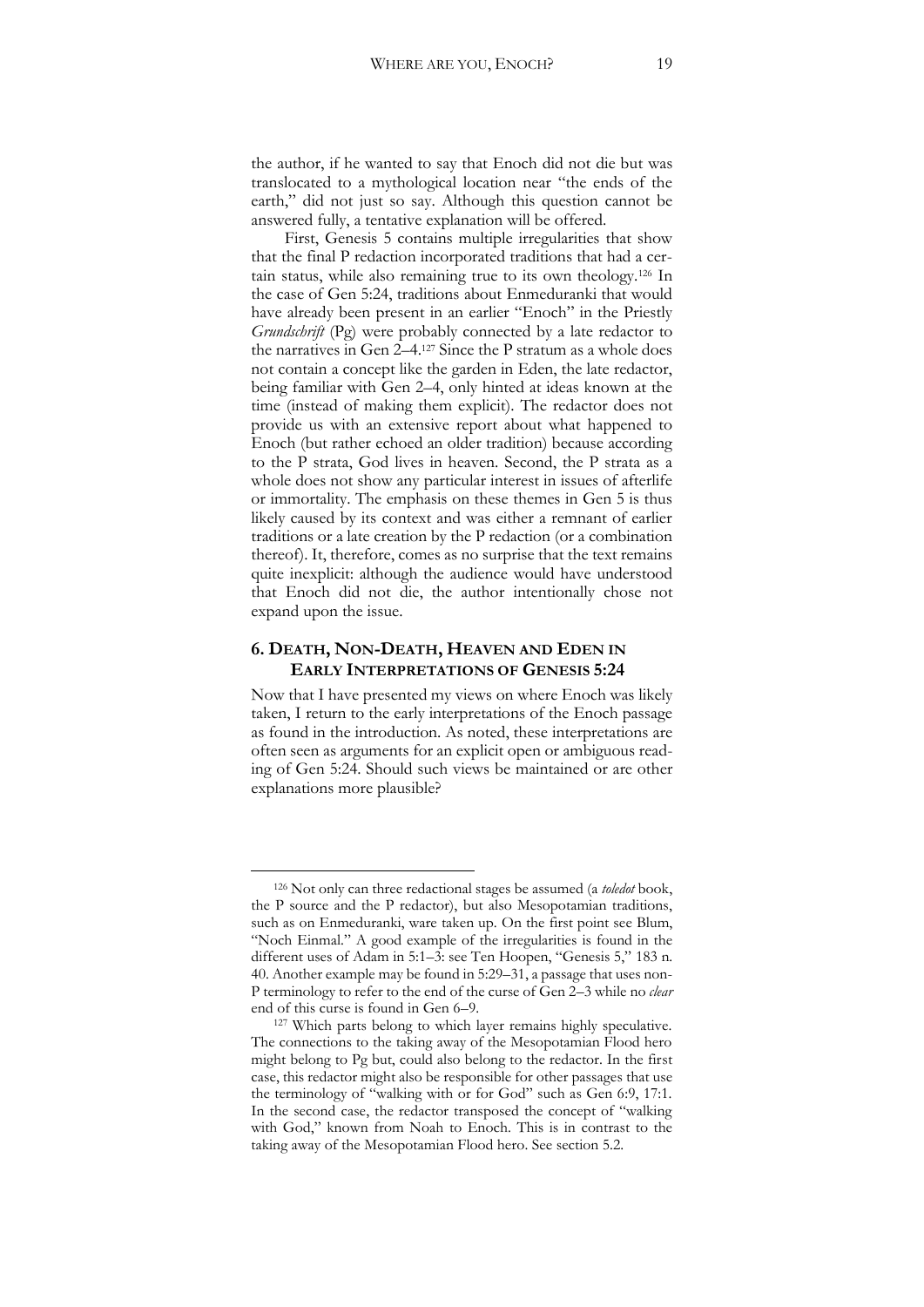#### **6.1 ENOCH'S ALLEGED DEATH**

While Peshitta and Vulgate are best seen as translations that intended to remain close to the original text of Gen 5, LXX and Sirach, under closer inspection, likely reflect the idea that Enoch did not die. They do so by rendering Enoch's taking away as μετατίθημι (Gen 5:24; Sir 44:16) and ἀναλαμβάνω (Sir 49:14), verbs that imply a taking up or taking away and can be connected to other *Entrückung* stories known at the time. <sup>128</sup> In contrast, Tg. Neof. and Frg. Tg. could be read as presenting an explicit ambiguous reading of Gen 5:24. While Tg. Neof. reads: "And Enoch served in truth before the Lord and it was not known where he is, because he was withdrawn by a command from before the Lord,"<sup>129</sup> Frg. Tg. (Ms. P) reads: "Enoch worshipped sincerely before the Lord." We do not know what ultimately became of him, because he was led from before the Lord.<sup>130</sup> Although these traditions make use of the interpretative space of Gen 5:24, they should be seen mostly as reluctant reactions to the glorification of Enoch in some Jewish and Christian traditions. Poorthuis has pointed out that for a similar reason Gen. Rab. 25:1 and Tg. Onq emphasize Enoch's death, in order to downplay cognate traditions about a glorified Enoch.131

While Tg. Onq states: "And Enoch walked in reverence of the Lord, then he was no more, for the Lord had caused him to die,"<sup>132</sup> Gen. Rab. 25:1, among other things, reads: "A matron

<sup>131</sup> While Gen. Rab. most likely polemicizes against Christians, the Tg. counters Enochic traditions within Judaism. So M. Poorthuis, "Enoch and Melchizedek in Judaism and Christianity: A Study in Intermediaries," in M. Poorthuis and J. Schwartz (eds.), *Saints and Role Models in Judaism and Christianity* (JCP, 7; Leiden: Brill, 2004), 97–120 (102–4). A similar development may be found in Greek literature where some traditions place Heracles with the gods (Hesiod, *Theog.* 950–5) while others report of his death (Homer, *Il.* 18.117–9).

<sup>132</sup> Translation: Grossfeld, *Onqelos*, 51. While the earliest manuscripts of Tg. Onq. explicitly state that Enoch died, later manuscripts state that Enoch did *not* die. While Gen. Rab. most likely polemicizes

 <sup>128</sup> See section 1. Sir 49:14 (in Greek and Hebrew) actually hints at

Elijah, of which it is told he was taken up in Sir 48:9–10. 129 Translation from M. McNamara, *Targum Neofiti 1: Genesis* (The Aramaic Bible 1A; Edinburgh: T&T Clark, 1992), 70–1. Also Grossfeld argues that Tg. Neof. hints at the death of Enoch. See B. Grossfeld, *The Targum Onqelos to Genesis* (The Aramaic Bible 6; Edinburgh: T&T Clark, 1988), 51–52, n. 3. On the other hand, according to Rowland ("Things," 37) Neof. states that Enoch did not die. 130 Ms. Vat. reads: "Enoch worshipped sincerely before the Lord,

and behold, he was not, for he was taken away by a word from before the Lord." Translation from M.L. Klein, *The Fragment-Targums of the Pentateuch According to their Extant Sources*, vol. 2 (Analecta Biblica, 76; Rome: [Pontificio Istituto Biblico,](javascript:ViewPublisher(%22Biblical%20Institute%20Press%20/%20Editrice%20Pontificio%20Istituto%20Biblico%22)) 1980), 9, 93. Ms. Vat. might contain the view that Enoch died (so Rowland, "Things," 38), but more likely does not take an explicit stand (as Ms. P). According to Rowland, "Things," 36–7, Tg. Ps.-J., intends to state that Enoch died and was taken to heaven afterwards. For another view, see McNamarra, *Neofiti,*  70 n. 11 and M. Maher, *Targum Pseudo-Jonathan: Genesis* (The Aramaic Bible 1B; Edinburgh: T&T Clark, 1992), 37 n. 8.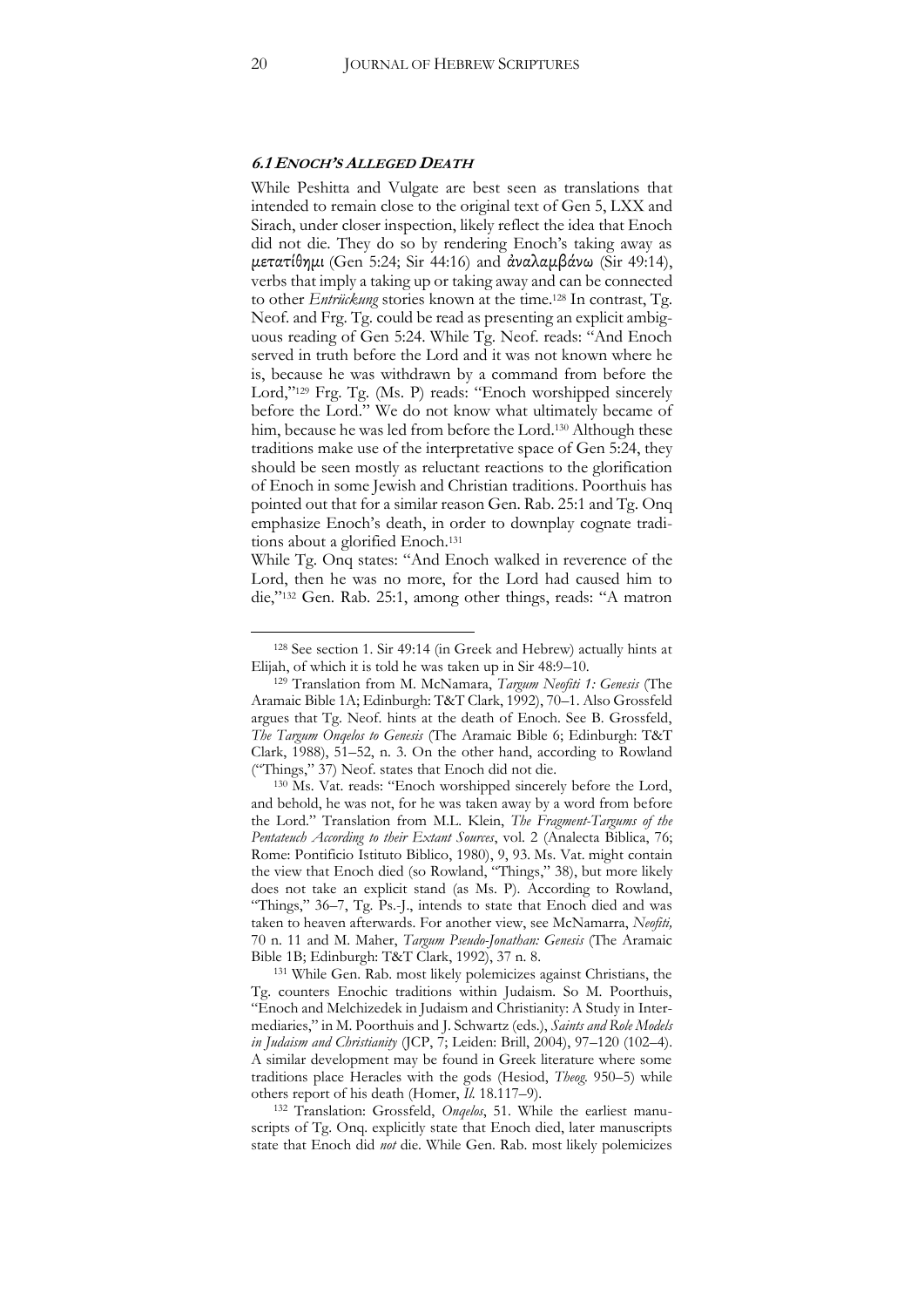asked R. Jose: 'We do not find death stated of Enoch?' Said he to her: 'If it said, "And Enoch walked with God," and no more, I would agree with you. Since, however, it says, 'And he was not for God took him,' it means he was no more in the world, [having died], 'for God took him.' "133

In an attempt to refute the view that the readings of Gen. Rab. and Tg. Onq. are later interpretations intended to counter the glorification of Enoch, Ginzberg and Rowland134 have pointed to Wisdom 4:10–14 and to Philo's Questions on Genesis 1.82–86135 to argue that the view that Enoch died contains older traditions. Their interpretation should, however, be rejected. While Philo seems to state in *OG* 1.85 that Enoch died,<sup>136</sup> Philo continues this explanation in 1.86, saying that Enoch did not die, but was (bodily) translocated.137 Also the author of Wisdom might use Enoch as an example of one whose earthly life came to an end by *Entrückung.* Although the context is one of early death, the passage uses similar language as the LXX (εὐάρεστος θεῷ γενόμενος ἠγαπήθη καὶ ζῶν μεταξὺ ἁμαρτωλῶν μετετέθη) and does not explicate Enoch's death.<sup>138</sup> An alternative would be that Philo and Wisdom speak of Enoch's translocation in the language they were most familiar with: that of death and afterlife. This either implies that they failed to notice the idea of translocation without death or interpreted it in their own context and thus did argue that Enoch died. However, even if the latter interpretation should be preferred, both passages place Enoch with the Lord and emphasize that Enoch did not die a regular death.

In sum, when the issue of Enoch's death is raised, the majority of traditions show that Enoch did not die or did not die regularly; Gen. Rab. and Tg. Onq. are exceptions to this position. As noted, these passages should be explained as a reaction to the

against Christians, the Tg. counters Enochic traditions within Judaism. 133 Translation: H. Freedman, *Midrash Rabbah: Genesis in Two Volumes*, vol. 1 (London: Soncino Press, 19391, 19613), 205.

<sup>134</sup> L. Ginzberg, *The Legends of the Jews V*. *Notes to Volumes I and II: From Creation to the Exodus* (Philadelphia: The Jewish Publication Society of America, 1968), 156–7, 163; Rowland, "Things," 40–43.

<sup>135</sup> The element of repentance is found most clearly in Philo, *QG* 1.82–83, passages about Enoch's alleged death are found in 1.85–86. See also Philo, *Abraham*, 17–19. The passages in Philo are rather complicated since they also speak in an allegorical sense about Enoch's taking away as a conversion from a wicked to a good life. 136 The text speaks of Enoch's end (in the note mentioning the

Greek τελευτήσαντος Ἑνώχου) and refers to "souls being immortal." See Philo, *Questions on Genesis,* trans. R. Marcus (Loeb, 380; Cambridge,

MA: Harvard University Press, 1953), 53–54.<br><sup>137</sup> Marcus translates: "First of all, the end of worthy and holy men is not death but translation and approaching another place." Philo, *Questions*, 54.

<sup>138</sup> In line with A. Schmitt, "Der frühe Tod des Gerechten nach Weisheit 4, 17–19 und die griechisch-römische Konsolationsliteratur," in A. Schmitt *Der Gegenwart verpflichtet, Studien zur biblischen Literatur des Frühjudentum*, ed. C. Wagner (Berlin: Walter de Gruyter, 2000), 204–22 (215).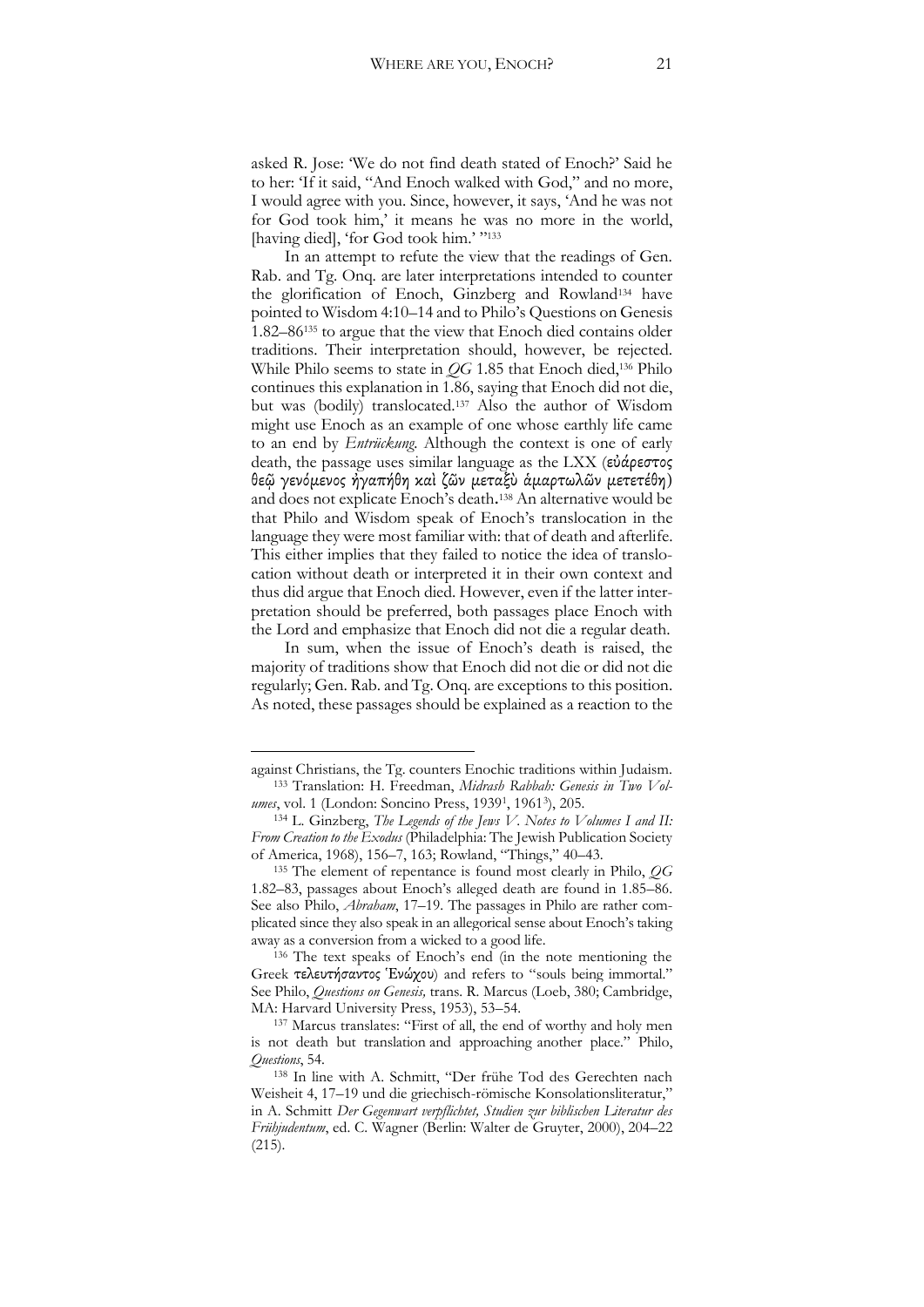glorification of Enoch and not as an argument for an open reading of Gen 5:21–24.

#### **6.2 THE LOCATION WHERE ENOCH WAS TAKEN.**

In contrast to section 6.1, an argument for an explicit ambiguous reading of the location of Enoch's taking away could be made, with some traditions not explicating the location, others placing Enoch in heaven and again others in the garden in Eden or a similar location. In contrast to the idea that the author remained intentionally ambiguous, I argue that while the echoes were picked up by some early interpreters,139 others remained close to their Hebrew *Vorlage*, as that is what they wanted to do, or did not pick up the echoes,140 while again others did pick up the echo but placed Enoch in the location they connected with being close to God: heaven. Concerning the last option, it may be assumed that some traditions transformed Enoch's location on earth to one in heaven. As is well established, a growing attention for the heavenly realm took place from the Hellenistic Period onwards.141 Within this context one can imagine that interpreters perceived Enoch to be in heaven, the place where chosen immortals dwell. Moreover, as John Day has recently emphasized, Mesopotamian traditions about Enmeduranki which were not taken up in the Enoch of Gen 5, are present in the Enoch of parabibilical literature, making it possible that the image of a wise sage visiting heaven was transmitted along the way. When in the Hellenistic Period heaven became more and more the place where chosen immortals dwelled, ancient Near Eastern traditions concerning Enmeduranki and recent theological developments merged. So, while Jubilees and parts of 1 Enoch stated that Enoch was in a mythological location on earth, other parts of 1 Enoch and 3 Enoch argued he was found in heaven.142 By doing so, the first meaning of the text was modified. Enoch was still taken by God to a special location. However, this location was no longer on earth, but in heaven.<sup>143</sup> In my view, this does not prove an open reading of Gen 5:24 in its original context, but rather a continuing reader tradition that interpreted texts within their own theology.

 <sup>139</sup> See n. 8.

<sup>140</sup> One could argue that VL and LXX just stayed close to the text. On the other hand, since the LXX translated ויקח as καὶ ἔλαβεν in Gen 2:15 and as  $\mu \in \pi$ ατίθημι in 5:24, it is unlikely that the scribe(s) responsible for the LXX version picked up the echo of the Mesopotamian Flood story and thus saw a similar concept of *Entrückung* in both of these verses.

<sup>141</sup> See, for example, A.W. Zwiep, *The Ascension of the Messiah in Lukan Christology* (NovTSup 97; Leiden: Brill, 1997), and the literature found there.

<sup>142</sup> See n. 6 and 8.

<sup>143</sup> A first nod to this interpretation might already be found in the LXX and Sir 44:16. These texts could, however, also assume a translocation to a place far away.